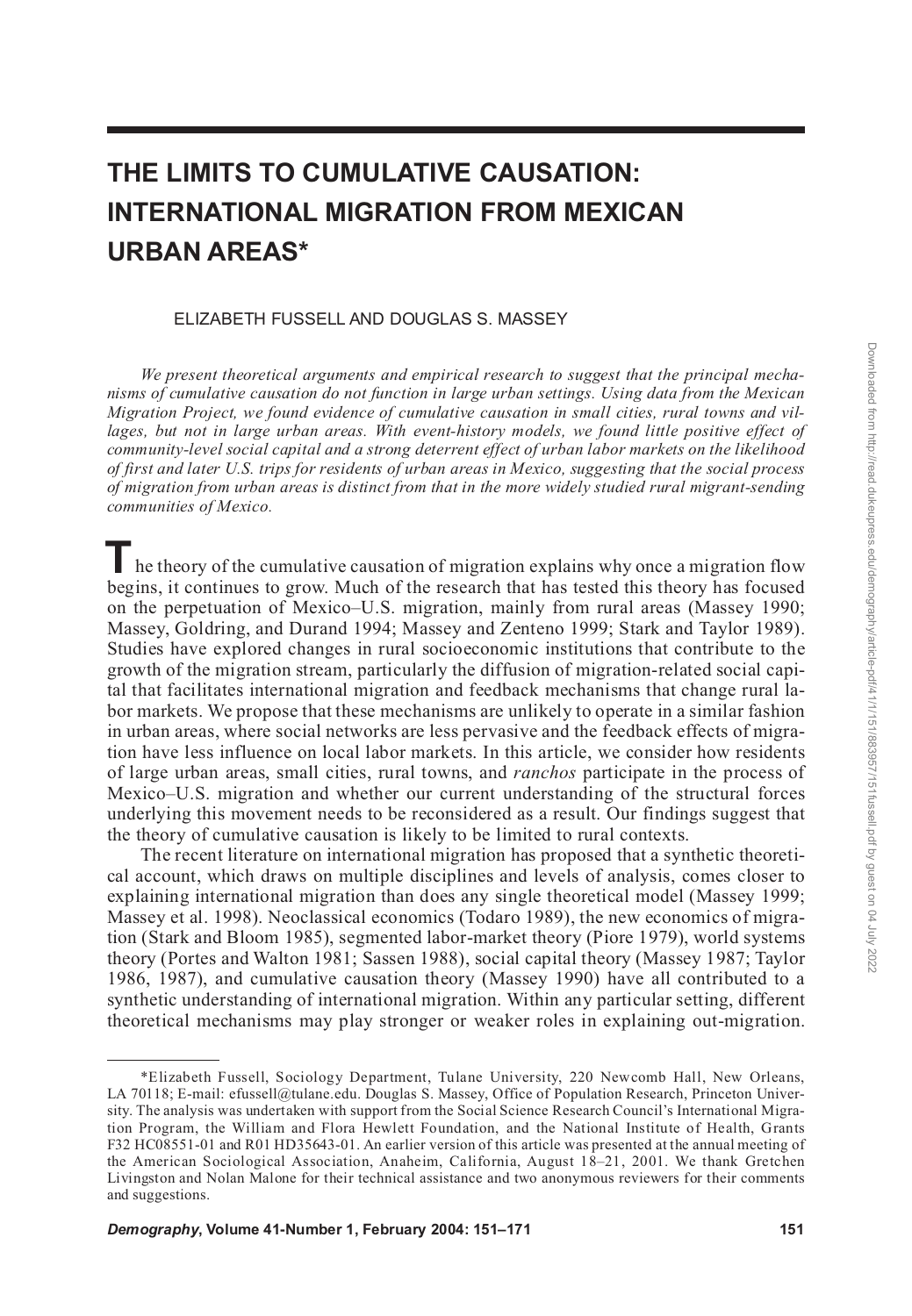Here, we contrast the operation of cumulative causation in rural and urban contexts to demonstrate the differential explanatory power of this theory across settings, thus refining our understanding of international migration. It is not our task to assess the relative strength of all the different theories in explaining Mexican migration, since this analysis has been presented elsewhere (Massey and Espinosa 1997).

By demonstrating that the mechanisms of cumulative causation work less effectively in urban contexts than in rural contexts, we contribute to a growing body of work that seeks to understand how urbanization in migrant-sending countries affects the outflow of international migrants. Mexico, like other countries of Latin America, is becoming increasingly urban, with 61% of its population living in areas of more than 15,000 residents (Instituto Nacional de Estadística, Geografia e Informática 2001). Recent research on Mexican migration has suggested that a growing proportion of the flow of migrants from Mexico has urban origins, owing both to the urbanization of the population in general and to the growing propensity of urbanites to engage in international migration (Durand, Massey, and Zenteno 2001; Fussell 2004; Lozano-Asencio, Roberts, and Bean 1999; Marcelli and Cornelius 2001). By demonstrating that the social process of international migration differs between urban- and rural-origin communities, we can better theorize the determinants of international migration that are associated with this shift in the composition of the migratory stream.

The theory of cumulative causation of migration was developed by Myrdal (1957) and extended by Massey and his colleagues (Massey 1990; Massey et al. 1994; Massey and Zenteno 1999) to explicate the perpetuation of Mexico–U.S. migration. The primary mechanism underlying cumulative causation is the accumulation of social capital, by which members of a community gain migration-related knowledge and resources through family members and friends who have already traveled to the United States (Massey 1999). Social networks lower the costs associated with migration by providing aspiring migrants with information and assistance in making the trip north and in finding work and shelter, as well as a social support network in the destination area (Massey 1990; Massey et al. 1994; Taylor 1986). By entering the U.S. labor-migration stream, new migrants convert their migration-related social capital into financial capital (Bourdieu 1986; Coleman 1988).

In turn, international migration alters community socioeconomic structures in ways that promote additional out-migration, giving international migratory streams a strong internal momentum. In the following paragraphs, we elaborate the process by which migration-related social capital is accumulated and the socioeconomic structures of communities are transformed to perpetuate international migration. Migration-related social capital is a set of resources that are embodied in social networks that acquire instrumental value for people who wish to emigrate. A connection to a current or former migrant yields social capital because people who have already been to the United States are in a position to help others travel northward, cross the border, and obtain work by providing information, contacts, or material assistance (Espinosa and Massey 1998). As a result, people who are socially connected to U.S. migrants are better able to move and thus are more likely to migrate themselves.

Each act of migration creates social capital among a migrant's friends and relatives, which encourages some of them to migrate, which creates more social capital, which produces still more migration (Massey and Zenteno 1999). Therefore, other things being equal, people who come from communities from which migration is prevalent are more likely to migrate than are people who come from places from which migration is rare (Massey and García España 1987; Massey and Espinosa 1997). The causal order of such a system is reiterative—knowing a migrant increases the probability of becoming a migrant, which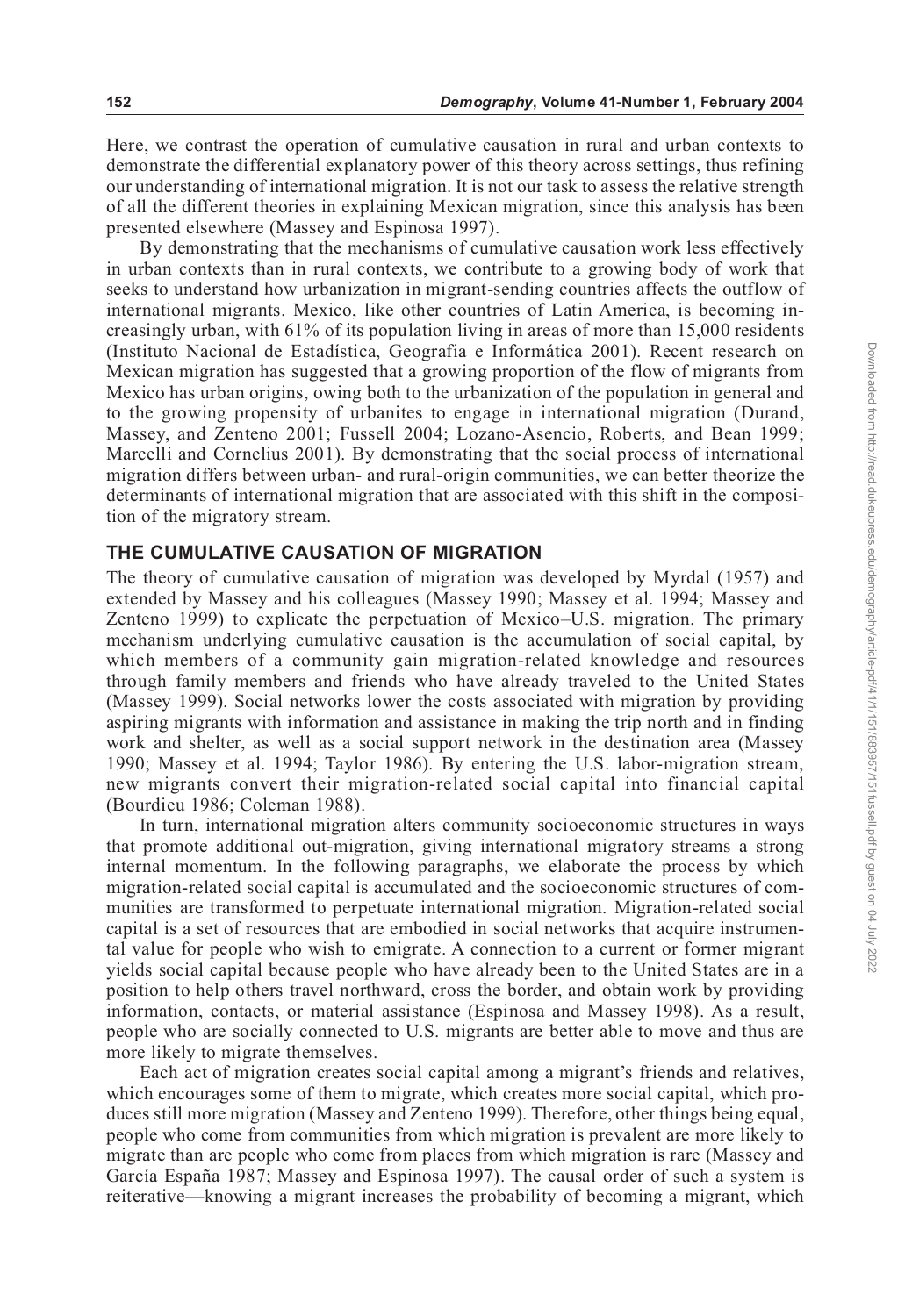increases the number of people who are likely to know migrants—a process that unfolds and grows over time.

Community structures are altered in a variety of ways through the cumulative causation of migration. Changes in the income distribution of a community that are brought about through migrants' remittances often bring about an increase in the sense of relative deprivation, creating new motivations to migrate (Stark and Taylor 1989). Often migrants' remittances and savings are spent on purchases of agricultural land, not for production purposes, but more as long-term investments. Because these lands are no longer farmed, the demand for day laborers in these communities falls, creating more pressure for out-migration (Mines 1984; Reichert 1981). Alternately, some migrants farm newly purchased land, but they do so using capital-intensive methods, which again reduce the demand for agricultural labor (Massey et al. 1987). Finally, at a cultural level, once the process of migration begins, it changes a community's values—by glorifying and romanticizing migrants, young people are drawn into the labor-migration stream (Chavez 1998; Kandel and Massey 2002; Martínez 1994), and by providing them with the information and assistance, young people are able to follow through with their migratory plans (Alarcón 1992; Massey et al. 1987).

The foregoing mechanisms of cumulative causation have been shown to be particularly strong in rural communities (Massey et al. 1994; Massey and Zenteno 1999). To this point, however, no study has specifically considered their operation in urban settings, even though the stream of U.S.-bound migrants includes a growing number of urbanites (Durand et al. 2001; Lozano-Asencio et al. 1999; Marcelli and Cornelius 2001). We argue that the processes of cumulative causation cannot be expected to operate as fully or as effectively in urban as in rural settings for several reasons.

First, the accumulation of social capital is limited in a complex urban social system. Social relations in urban settings are more selective than they are in small settlements; that is, friends and acquaintances are drawn from members of one's neighborhood and occupation-based social groupings, rather than from the community as a whole (Fischer 1972, 1975, 1982, 1995). In other words, the social networks of urbanites are composed more of weak ties to acquaintances and workmates than of strong ties to kin and lifelong friends. As a result, the exchange of community-level social capital in urban settings is constrained, although such exchanges may still occur. Thus, the migration experience within a community may be more precisely characterized as the potential for gaining access to migration-related social capital, rather than the presumed existence of a relationship with a migrant. We expect that the greater complexity of social relationships within urban contexts diminishes the potential of community-based migration-related social capital to perpetuate migration.

Second, the population is much denser in cities than in small towns or villages, yielding greater anonymity (Wirth 1938). Although urbanites come into daily contact with more people, they know less about them, including their migratory experiences. In the course of daily life, urban dwellers may interact with one or more migrants and never know it. If someone from a small rural community migrates, virtually everyone in town has a personal connection to him or her through years of face-to-face contact and overlapping networks of kinship and friendship. In contrast, if someone migrates from a city, it is likely that the person is unknown to his or her fellow urbanites, even to those who share the same residential block, much less to those who live one or more blocks away.

Third, the feedback effects of migration that have been documented in rural areas are unlikely to have an impact on urban communities. In rural areas, migrants may use their savings to purchase land, which then lies fallow or may be farmed with capital-intensive farming methods, both of which contribute to the weakening of the demand for labor in the rural labor market (Mines 1984; Reichert 1981). In contrast, in urban areas, a migrant's savings and remittances are unlikely to make such an impact, since they are more likely to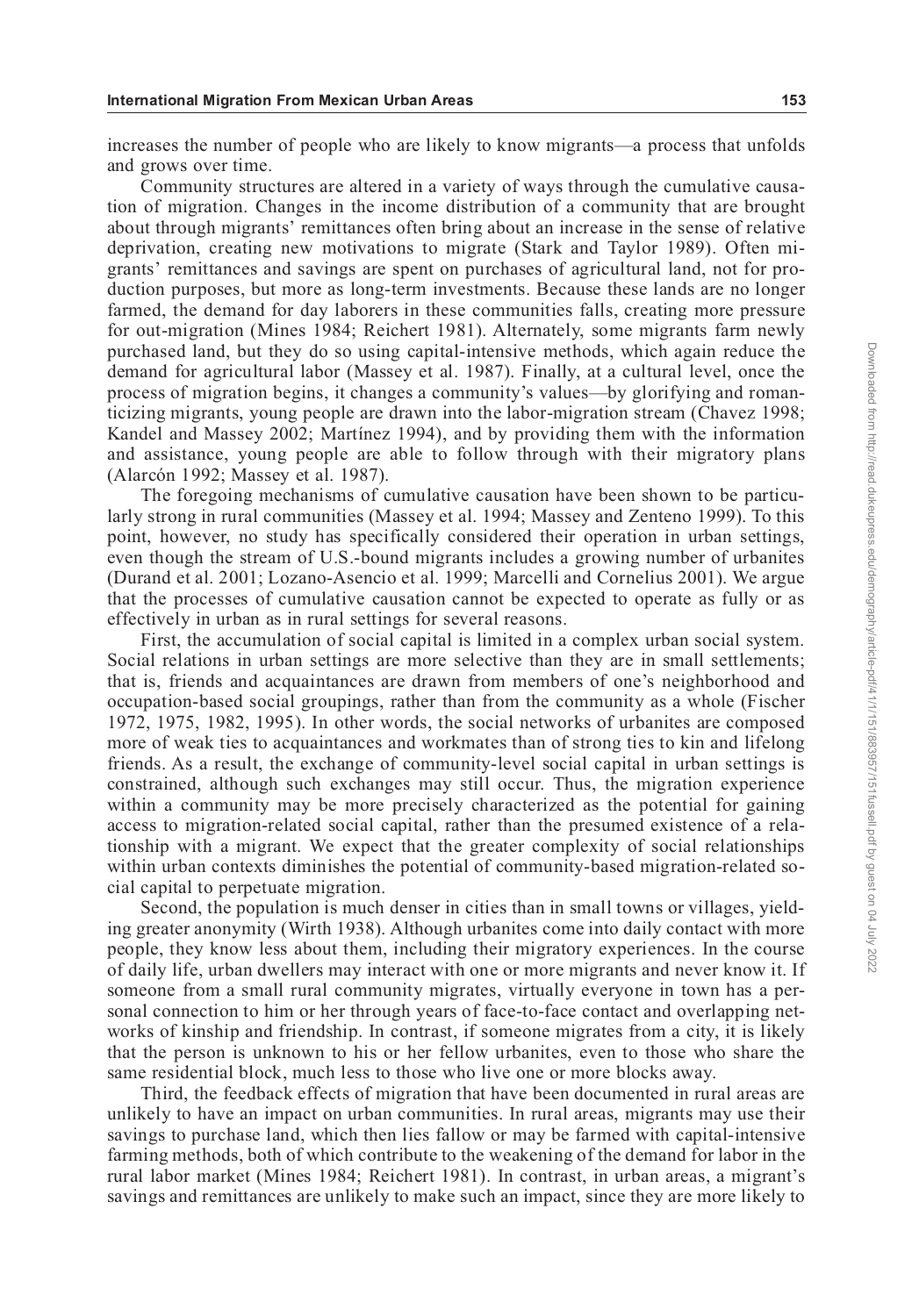be used for personal consumption or improvements to one's home. Furthermore, if those remittances are invested in small businesses or other enterprises, they are more likely to increase the demand for labor, rather than weaken it (Durand, Parrado, and Massey 1996).

Fourth, overall motivations for international migration are not as great in urban areas as in rural areas because urban areas offer more routes to higher earnings through a diversified labor market. In urban areas, skills, education, and social connections can be converted more readily into employment opportunities in a range of low-skill jobs, which sometimes compare favorably to those that are available through undocumented labor abroad (Taylor 1987). In urban settings, it is also easier to borrow money, accumulate capital, and manage risk. Insurance markets, credit institutions, and informal lending mechanisms (e.g., rotating credit associations) are better developed and more accessible. Thus, the urban structural context, but particularly the labor market, reduces the necessity of international migration from large cities compared with smaller cities, towns, and rural villages.

Fifth, in developing countries, such as Mexico, urban dwellers are often former ruralto-urban migrants who are enmeshed in social networks that are based in rural communities. These rural-based networks are likely to contain U.S. migrants, especially in western Mexico. In contrast, urban-based networks of U.S. migrants are generally newer and much less extensive. Consequently, rural-to-urban migrants who are determined to emigrate thus turn to friends and relatives in their rural communities of origin, rather than to connections they have made in the urban environment, and urbanites may be unable to find such assistance (Massey et al. 1987; Roberts, Frank, and Lozano-Ascensio 1999).

Finally, aspiring migrants in cities may simply forge their own pathways to the United States without drawing upon any network ties at all (Roberts et al. 1999). One potential pathway to *El Norte* is step-migration to a Mexican border city. Lacking strong social ties to U.S. migrants at home, urbanites may travel to northern border cities and there acquire the contacts and information that are necessary to enter the United States. By living and working in a border community, urban migrants put themselves in a better position to learn about potential opportunities in the U.S. labor market and to make contact with border residents, *fronterizos*, who can assist them in crossing the border and finding jobs.

In our study, we investigated the degree to which processes of cumulative causation operate in urban versus rural settings. In doing so, we examined well-established predictors of migration to assess their operation in large urban areas, smaller cities, and rural towns and ranchos. We used data from the Mexican Migration Project (MMP), the same data set used by Massey and his colleagues, but with expanded regional coverage that includes for the first time communities on the Mexico–U.S. border.

After discussing these data, we present and interpret trends in the prevalence of U.S. migration in different-sized communities. We then specify and estimate models that predict first and later trips to the United States from distinct types of communities. These analyses provide little evidence of cumulative causation in large urban settings. Instead, the migration that occurs in large urban areas appears to be a more idiosyncratic process, facilitated by family-based social capital but not as strongly driven by community-level characteristics. By uncovering these limitations to the theory of cumulative causation, we gain a better understanding not only of current international and internal migratory processes but also of the potential for future migration between Mexico and the United States.

# **DATA AND METHODS**

The MMP data came from household surveys that were conducted in selected communities of central and western Mexico, plus four neighborhoods in Tijuana. Currently, the database includes samples from 70 communities in the states of Jalisco, Michoacán, Guanajuato, Nayarit, Zacatecas, Guerrero, Oaxaca, San Luis Potosí, Sinaloa, Colima,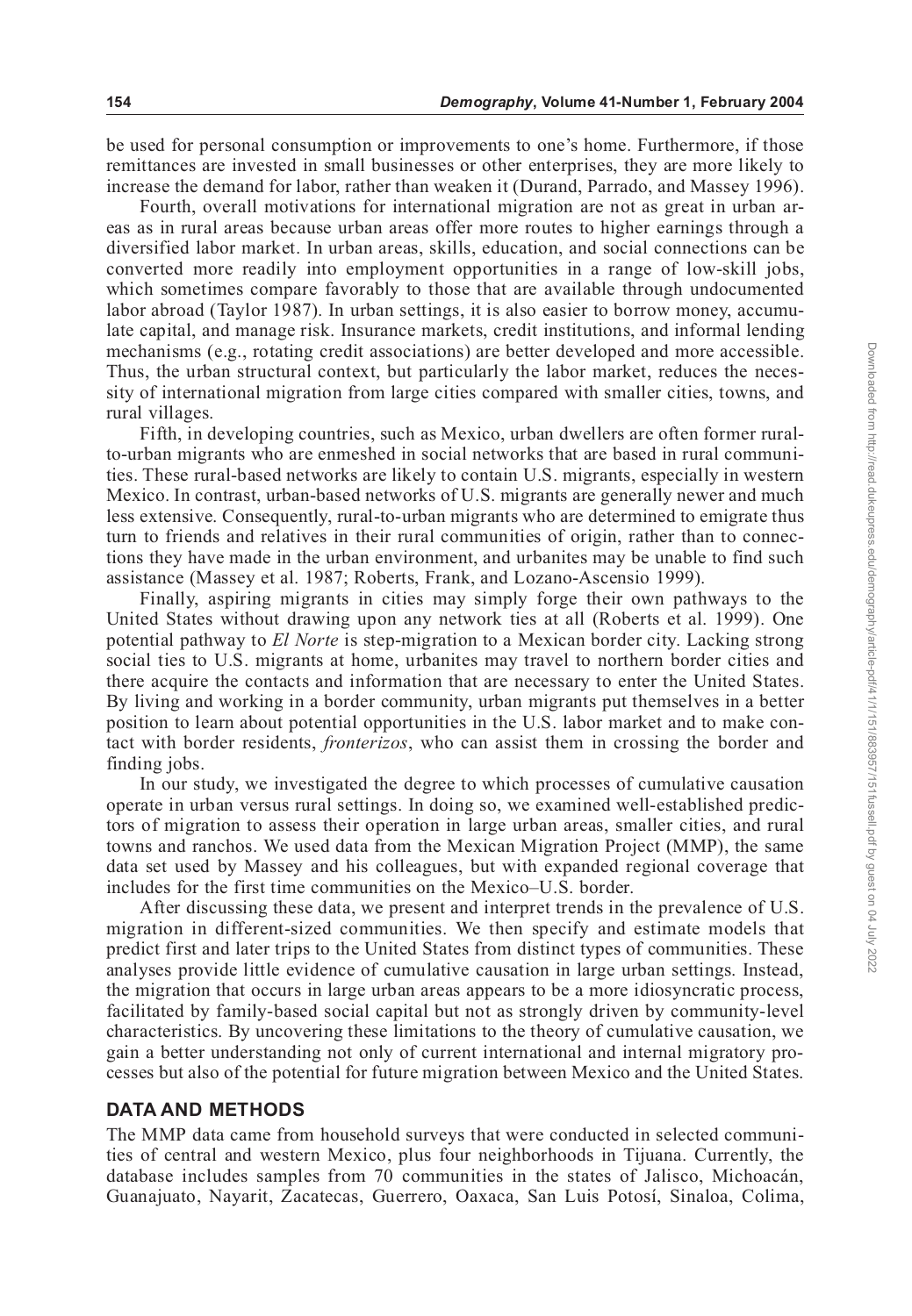Puebla, Aguascaliente, and Baja California, all surveyed between 1987 and 1998.<sup>1</sup> The first five states share a long history of migration to the United States (Durand et al. 2001), and the expanded geographic coverage afforded by the addition of the latter states allowed us to explore of newer migrant-sending regions.

The Mexican community samples generally consist of 150–200 households that are randomly selected from a census of dwellings that was conducted at each location. In smaller places, the entire community was canvassed, but in large urban areas, specific working-class neighborhoods were demarcated and enumerated. These samples were supplemented with nonrandom samples of U.S. migrants who were located in destination areas of the United States, on the basis of references from the Mexican communities' households. The community samples were weighted by the inverse of the sampling fraction used at each Mexican and U.S. site. For the Mexican communities, the sampling fraction was the number of households in the sample divided by the number of households in the sampling frame. In the United States, the sampling fractions were estimated by dividing the number of households surveyed by the estimated number of households in the out-migrant community. The size of the out-migrant community was estimated from the information on the current location of the offspring of household heads who were no longer household members. The ratio of the non-household-member children living in the United States to their counterparts living in Mexico was applied to the Mexican sampling frame to estimate the size of the out-migrant community and to form the basis for the U.S. sampling fraction. Pooling the samples and applying the sample weights provided a profile of the binational communities at the time of each survey (see Massey and Espinosa 1997). Systematic comparisons between the MMP and Mexico's National Survey of Population Dynamics (a representative national survey) indicated that the former provides an accurate and remarkably unbiased profile of the characteristics and experiences of Mexican migrants to the United States (Massey and Zenteno 2000; Zenteno and Massey 1999).

The MMP questionnaire gathered basic information on the social, economic, and demographic characteristics of the household head, the spouse, the head's children, and other household members. It determined which of these people had ever been to the United States, and for each person with migratory experience, it compiled data on the date, duration, destination, legal status, occupation, and wages earned on the first and last trips to the United States. A trip was defined as a move to the United States that involved a change in usual residence, excluding short visits for vacation, shopping, and commuting in the case of border residents. Thus, the purpose of the trip, more so than the duration, was the criterion for defining it as a U.S. trip. The questionnaire also compiled detailed life histories for all household heads that included histories of employment, migration, border crossing, marriage, fertility, residence, and property ownership. In addition, information on the community and national context throughout the period was collected.

Our analysis proceeded in two phases. Using the date of birth and the date of the first U.S. trip, we first computed ratios that measured the prevalence of migration to the United States from 1950 to 1998. Following Massey et al. (1994), we defined *migration prevalence* as the ratio of the number of persons aged 15 and older who had ever been to the United States over the total number of persons aged 15 and older within a given year. The numerator was computed retrospectively from the date of the first U.S. trip, and the denominator, from the date of birth.

This ratio is potentially biased by permanent out-migration from the sample community to other areas of Mexico. Such out-migration would overstate the prevalence of U.S. migration by removing people from the denominator (permanent emigration abroad, however, is accounted for by the U.S. sample). The size of the bias can generally be expected

<sup>1.</sup> We excluded one community from our analysis because it did not have the necessary measures to calculate the migration-prevalence ratio, one of our key theoretical measures.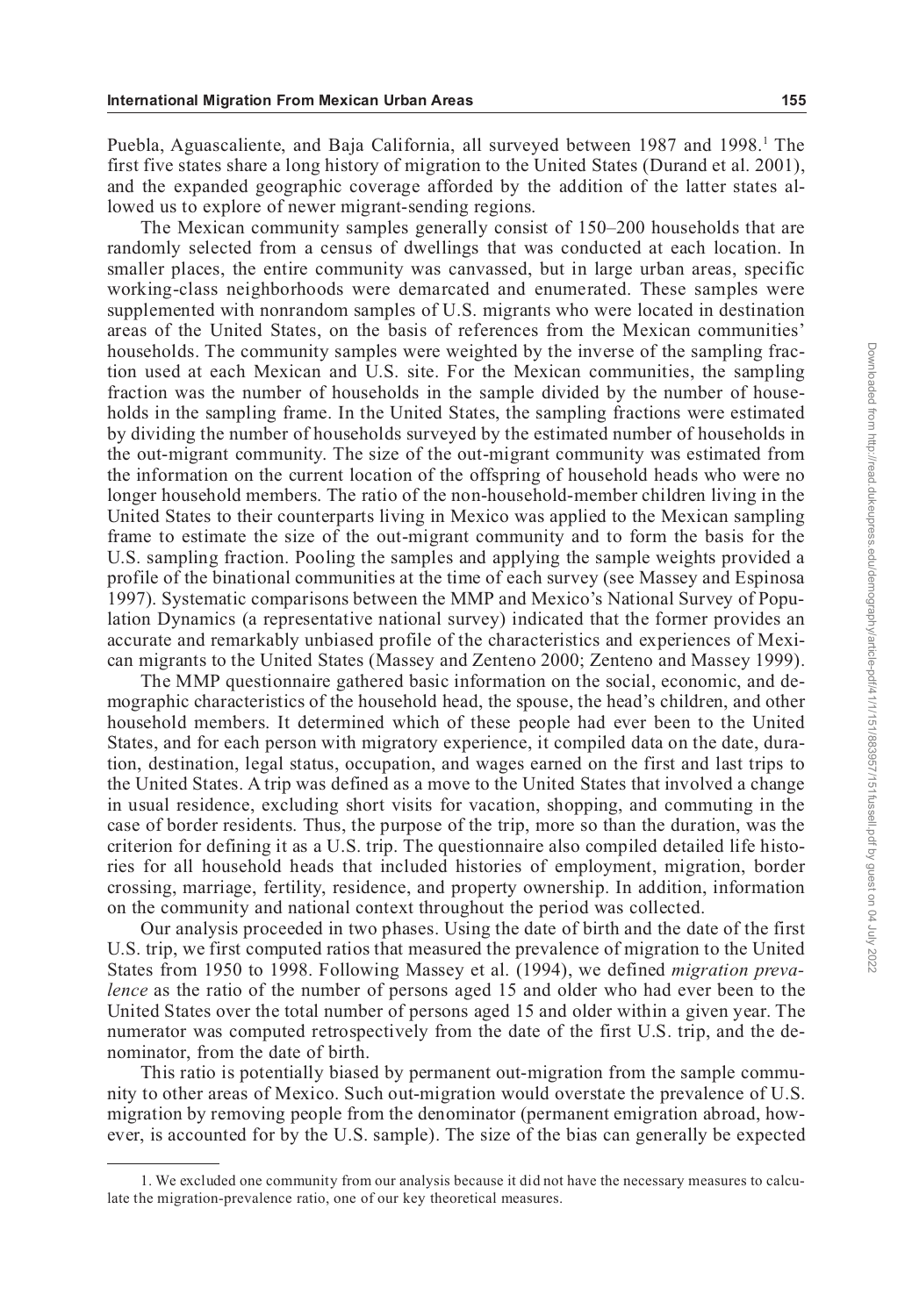to increase as one moves back in time. Although it cannot be corrected (since we know nothing about the number of out-migrants to other Mexican communities), it is conservative. Because migration-prevalence ratios tend to increase over time, the effect of the bias is to make the increase more gradual, especially in rural communities, which are more prone than cities to permanent internal out-migration.

Potential bias from in-migration is also a concern, especially in large urban areas that receive a large number of rural-origin migrants. Massey et al. (1994) avoided this bias by analyzing nonurban communities that contained few in-migrants. If one seeks to study urban-based migratory processes, however, internal migration represents a clear source of bias, pushing the prevalence ratio artificially downward because in-migrants appear in the denominator from age 15 onward, even though they may have spent some portion of this time elsewhere. Although in-migrants also contribute observations to the numerator, this contribution is proportionately less important, since only a fraction of in-migrants become international migrants. Hence, the overall bias is downward, that is, it lowers the migration-prevalence ratio.

We partially corrected this bias by removing person-years lived outside the sample community from the prevalence ratio. For example, in Tijuana, the sample with the most in-migrants, 53% of the respondents were born out of the state. Because 95% of these people came to Baja California on their last internal trip, we used the date of this trip as the starting point from which they contributed to the denominator of the prevalence ratio. Elsewhere, the percentage born out of state ranged from 8% in Guanajuato to 23% in Nayarit.

Although the destination of the last internal trip was not always the place of the survey, we used the time of the last internal trip as the starting point for calculating the number of person-years contributed by internal migrants to the migration-prevalence ratio. Doing so removes the contribution of person-years by internal migrants who arrived in a community with international migration experience, a source of upward bias, as well as that of internal migrants with no international migration experience, a source of downward bias since they expand the denominator. However, it also removes person-years contributed by internal migrants who return to their home communities, a source of unknown bias. Overall, this makes for a more conservative measure, although with the exception of the Tijuana communities, it differs relatively little from the uncorrected measure.

In the second phase of the analysis, we undertook a series of discrete-time eventhistory analyses to compare the determinants of migration across places of different sizes and locations: large urban areas, smaller cities, and rural towns and ranchos. The first model predicts the likelihood of taking a first U.S. trip from one of these three types of communities. Following Massey and Espinosa (1997), we followed male household heads from age 15 to the date of the first U.S. trip or the administration of the survey, whichever came first.<sup>2</sup> If the respondent did not leave on a first U.S. trip in a given person-year, the outcome was coded 0; if he did leave in that year, it was coded 1, and all remaining years were excluded from consideration. A second model was estimated to predict the odds of taking an additional trip, controlling for the number of trips already taken. For this analysis, we followed migrants from the year they returned to Mexico from their first U.S. trip to the survey date. In each person-year, we coded the outcome 1 if they made an additional trip to the United States and 0 otherwise.

Drawing on prior work (Massey and Espinosa 1997; Massey and García España, 1987; Taylor 1986), we specified a model in which out-migration to the United States is a function of human and social capital, as well as of the community economic context and U.S. policy context. We included demographic variables to control for the effects of

<sup>2.</sup> We restricted our sample to men, since women have been shown to follow a different process of migration (Cerrutti and Massey 2001; Kanaiaupuni 2000)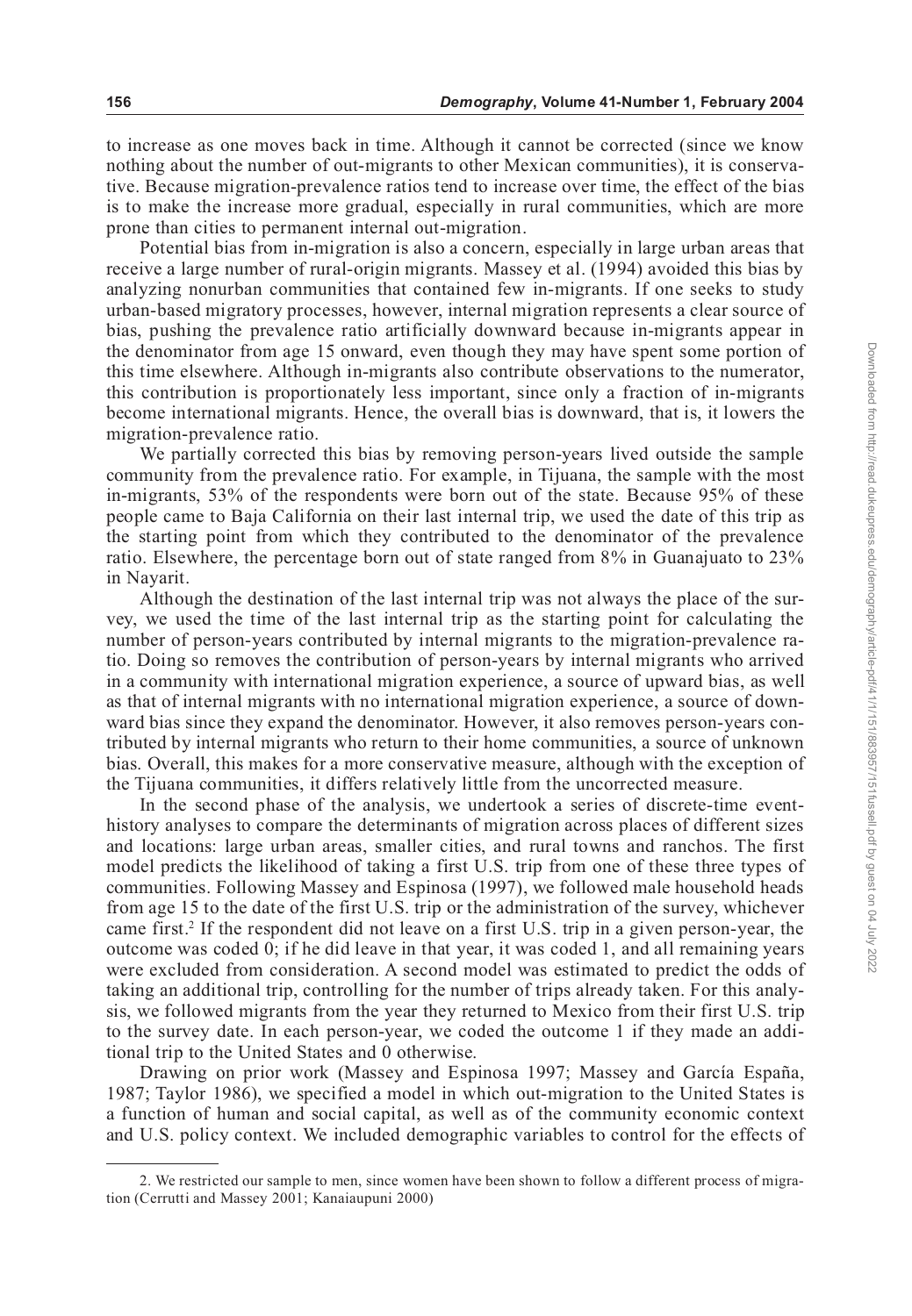age, marital status, and number of minor children in the family. These measures are all time varying and thus change across person-years as the respondent's circumstances shift. Indicators of human capital included standard measures, such as years of education and experience in the Mexican labor force (in this sample, the former is, for all intents and purposes, fixed by age 15, but the latter is time varying). Measures of social capital included family migration experience, migration experience within Mexico, migration experience to the northern border, and the migration-prevalence ratio. In models predicting additional as opposed to first U.S. trips, we also measured the number of trips already taken, which is an indicator of migration-specific human capital (Massey and Espinosa 1997).

The indicators of migration-related social capital make crucial theoretical distinctions between social capital emanating from ties within the family and social capital emanating more broadly from the community. We argue that kinship network ties should be equally important in predicting out-migration from urban and rural households. Withinfamily social capital was measured in terms of two basic ties: whether the respondent's parents had prior U.S. experience and whether any sibling had ever been to the United States. Because these indicators of social capital are time varying, measuring access to social capital independently in each person-year, they capture the effect of a parent's or sibling's migration experience on the probability that the respondent will make a trip to the United States only if the U.S. experience occurred prior to the respondent's first trip. In this way, we address the issue of causal order in the relationship between a household head's likelihood of taking a first U.S. trip in a given year and the migration experience of his immediate family in that person-year.

The community-level migration-related social capital is the key measure that we expect to operate differently in large urban and smaller communities. We measured the amount of within-community social capital in terms of the migration-prevalence ratio, a time-varying variable that gives the relative number of persons aged 15 or older who had ever been to the United States within any person-year. Prior research has shown that the connection between the prevalence of migration within the community and individual probabilities of migration is a powerful link in the process of cumulative causation (Massey and Espinosa 1997; Massey and García España 1987). According to estimates by Massey and Zenteno (1999), each additional trip made by someone else in the community increases the odds of individual migration by 20%, and each month of U.S. experience accumulated by others in the community raises the odds of out-migration by 1.1%.

If cumulative causation operates within a community, we expect to find a strong positive effect of migration prevalence on the likelihood of individual out-migration, whether on first or later trips. The absence of such a connection, we argue, suggests the lack of a mechanism of cumulative causation. Furthermore, the effect of the migration-prevalence ratio should increase as the level of migration prevalence increases. To test whether similar levels of migration prevalence have similar effects in different-size communities and to capture any nonlinearities in the relationship, we recoded the migration-prevalence ratio into a series of eight discrete intervals: 0–4, 5–9, 10–14, 15–19, 20–29, 30–39, 40–59, and 60 or greater. We expect that the individual risk of U.S. migration will have a significant and curvilinear relationship to migration prevalence in rural areas, but that no such relationship will exist in urban areas.

Migrating within Mexico is an additional way of gaining migratory experience and entering new social networks, especially for those who move to the northern border of Mexico. At the border, potential migrants can acquire the information and assistance through contact with fronterizos that they would not be able to acquire in their communities of origin, particularly in urban communities. Having internal migratory experience within Mexico, although not necessarily to the border, provides a different measure of access to migration-based social capital. In urban areas, where many migrants come from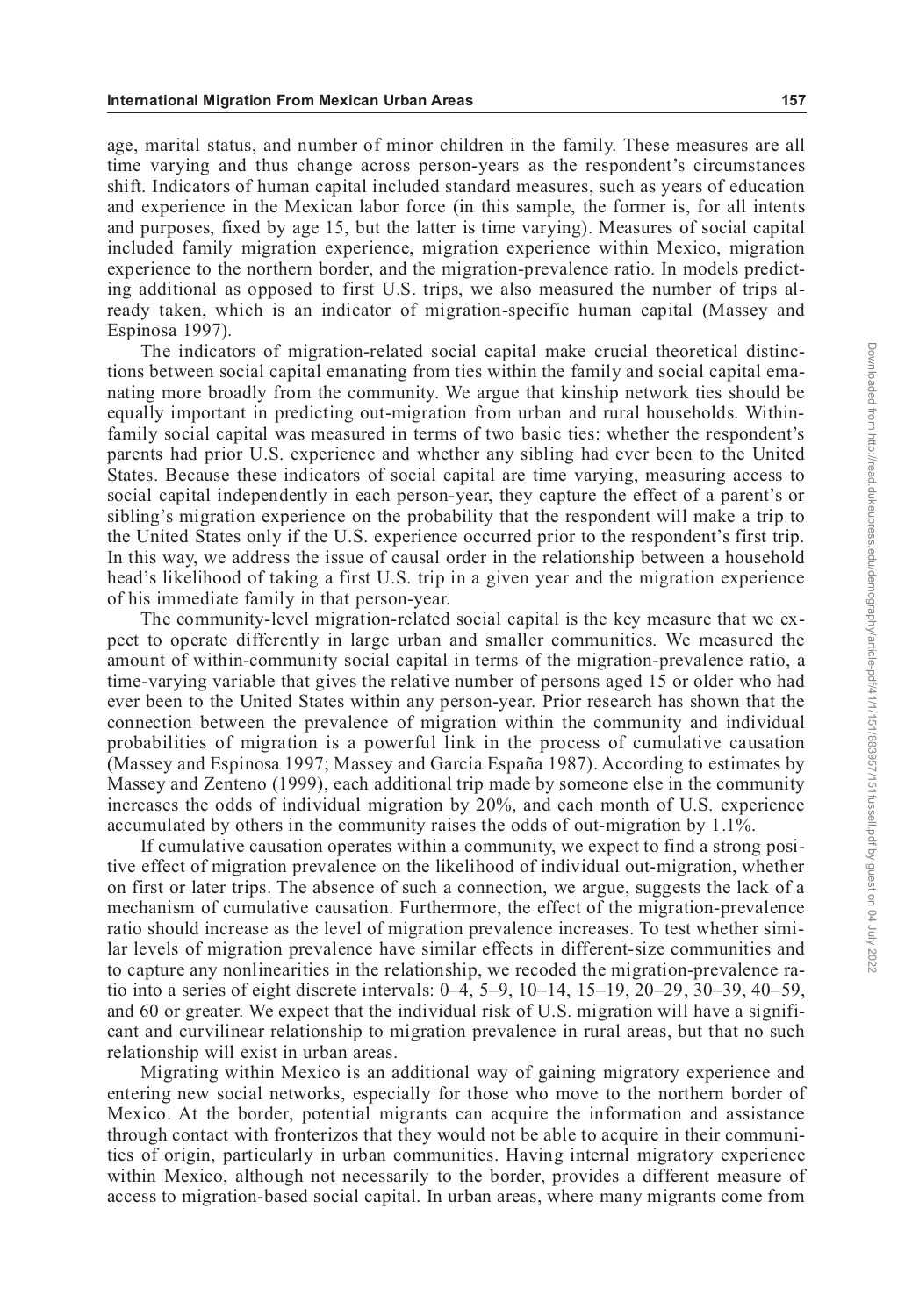rural areas, this variable may capture the effect of social ties to rural-based migrant networks. We also included the measure of internal-migration experience to differentiate migration to the border from migration to other destinations within Mexico. In the equation predicting later U.S. trips among migrants who had already made one trip, we used the number of previous U.S. migratory trips to measure migration-specific human capital, that is, human capital that one acquires in the course of U.S. migration itself, which is the embodiment of previously acquired migration-related social capital.

Although the measures of social capital just described facilitate migration in most contexts, the economic context of the community also operates to motivate or deter migration, particularly through a scarcity or abundance of employment in specific occupational groupings and a weak or strong demand for labor. To account for this economic context, we included a set of lagged indicators of the respondent's occupation in the previous year. The categories included agricultural, manufacturing, service, transportation, and professional or managerial occupations, as well as not having been in the labor force. Occupation is the best indicator of the job skills an individual has to offer in the local labor market. This set of variables may also account for some of the effects of economic crisis, since the effects of job loss or wage contraction are most directly mediated through employment.

In addition, we included period indicators to control for shifts in U.S. immigration policy and changing economic conditions in Mexico. A de facto open-border policy was in place for most of the period under investigation (1965–1985). Although migrants were technically entering illegally, they were not deterred from entering (Massey, Durand, and Malone 2002). Mexico's critical economic crisis occurred between 1982 and 1986, stimulating unemployed workers to migrate to the United States (Heath 1998; Lustig 1990, 1997; de Oliveira and Roberts 1993). After 1986, when the Immigration Reform and Control Act (IRCA) went into effect, U.S. authorities put greater effort into preventing the entry of undocumented migrants, but the amnesty that was granted to those who had been in the United States since 1981 or who were admitted under the Special Agricultural Workers (SAW) Program effectively increased the number of Mexicans who entered the country at that time. Beginning in 1991, more active efforts to deter migrants from entering at all points along the border, and some effort to keep them out of workplaces, reduced migration modestly relative to the IRCA period and the post-Bracero period (Durand, Massey, and Parrado 1999). We roughly measured the economic changes in Mexico and policy changes in the United States by including dummy variables for the period of Mexican economic growth and a relatively open border (1965–1981); the period of economic crisis (1982–1986); the immediate post-IRCA period, in which the amnesty and SAW provisions of U.S. migration policy facilitated migration (1987–1991); and the post-1991 period, in which efforts to patrol the U.S. border more effectively were heightened (1992–1998).

### **TRENDS IN MIGRATION PREVALENCE**

To discern whether urban areas are shaped by the same forces of cumulative causation as are their rural counterparts, we present trends in the prevalence of U.S. migration from 1950 to 1998 in five distinct kinds of communities: large urbanized areas in the interior of the country and the four communities along the border (metropolitan areas of 75,000 people or more), small urban areas (15,000–75,000 inhabitants), towns (3,000–15,000 inhabitants), and ranchos (fewer than 3,000 inhabitants). Although we present figures through 1998, most of the community samples are truncated before that date, depending on the date of the survey for the community in question. As we move forward from 1987 to 1998, therefore, the number of communities contributing to the data series declines, making these figures less stable.

Figure 1 depicts the "stock" of U.S. migratory experience at different points in time for different segments of the Mexican urban hierarchy. In general, the stock of U.S. experience in ranchos, towns, and small urban areas increased throughout the period to reach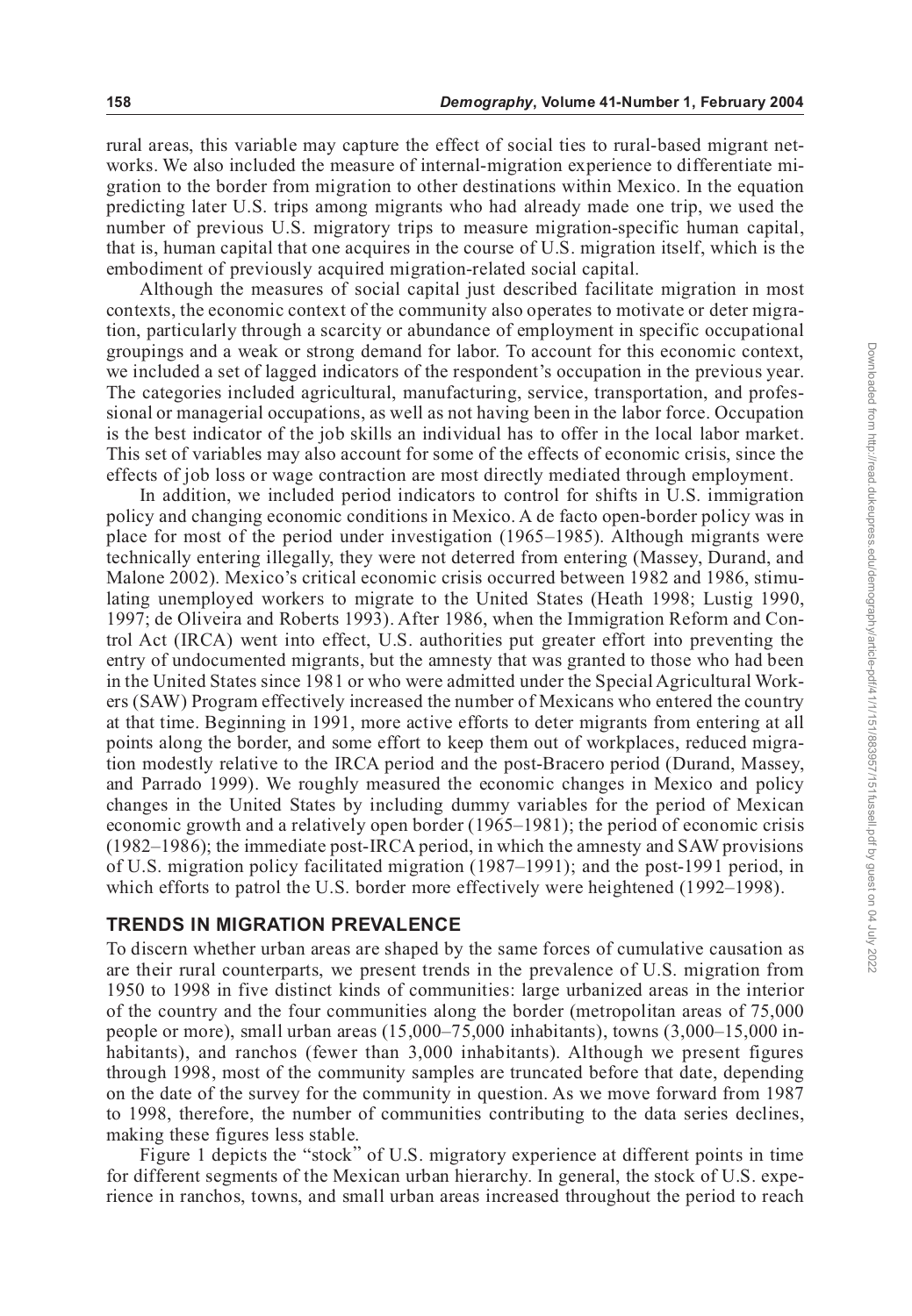

**Figure 1. Migration-Prevalence Ratios, by Type of Community**

relatively high levels during the 1990s. With the exception of large urban areas, including Tijuana, migration prevalence generally rose from 1950 to 1965, when the U.S.-sponsored Bracero Program was actively recruiting hundreds of thousands of Mexican guest workers for periods of short-term agricultural labor in the United States. Although the Bracero Program ended in 1965, migration-prevalence ratios continued to increase in nonurban communities, and even Tijuana and the large urban areas saw an increase in migration prevalence at this time. This pattern reflects the continued and increasing demand for agricultural labor in the United States. When the Bracero Program ended, the possibilities for legal migration were limited, but there was also little resistance to undocumented migration in the United States (Calavita 1992). In small cities, rural towns, and ranchos, where the upward trend continued through the mid-1990s, the pattern was consistent with the theory of cumulative causation: once a migration stream begins, it is nearly impossible to halt. However, in the large urban areas, the migration-prevalence ratio flattened out after the early 1970s and never picked up again.<sup>3</sup>

From the 1970s through the 1990s, several changes in the Mexican economy and U.S. migratory policies might have been expected to exert pressure that would increase the migration-prevalence ratio. The economic crisis in 1982 and the subsequent restructuring of Mexico's economy from an import-substitution industrial model to an exportoriented industrial model may have increased Mexicans' motivations to migrate. As a

<sup>3.</sup> The slight upturn at the end of the 1990s was probably due to the reduction in the number of communities contributing to the pattern and the relatively higher rates of migration prevalence in border cities that were surveyed in 1998.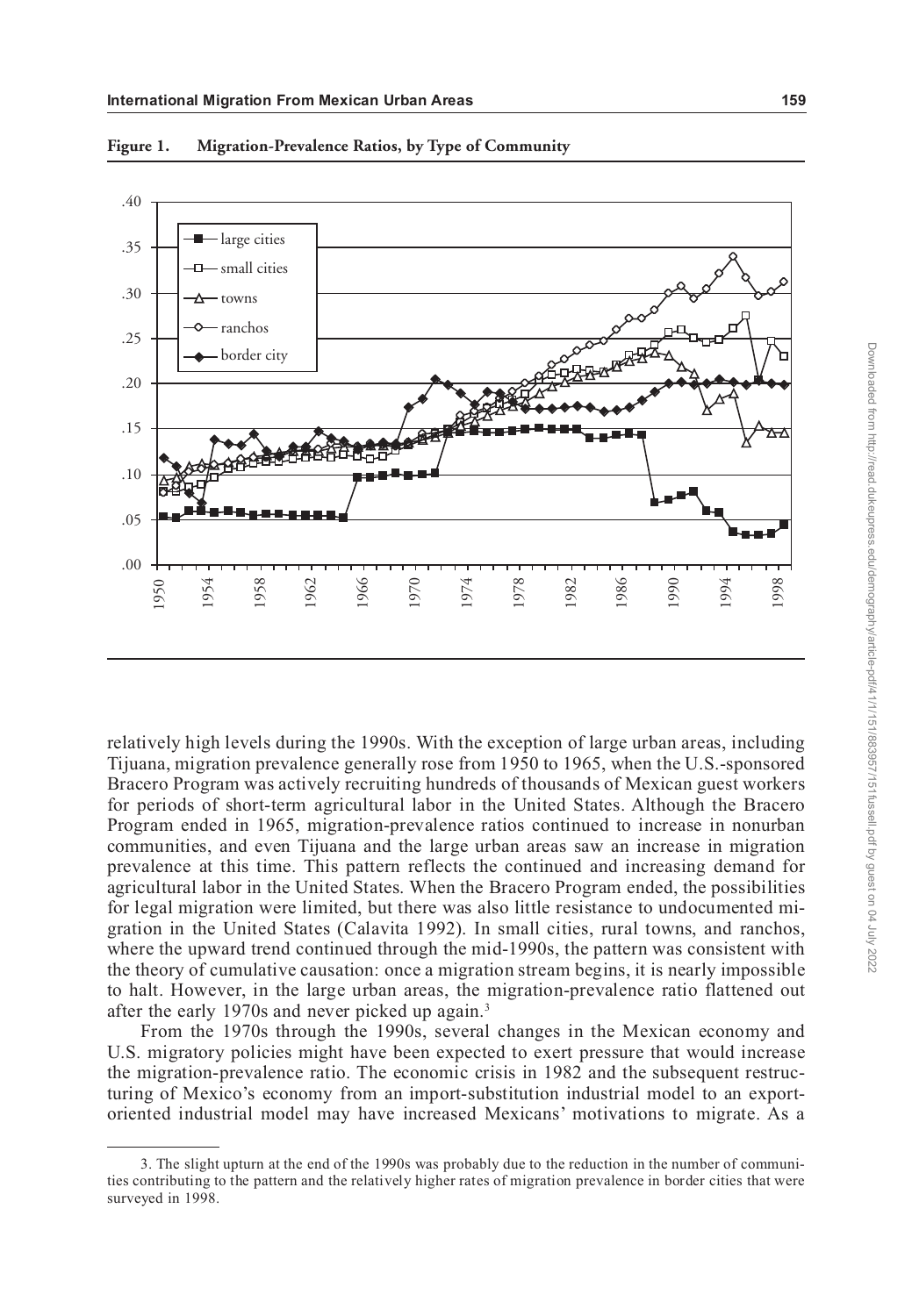result of this crisis, many households suffered shortages of income and placed more members in the labor market to recuperate their loss of income, including sending more family members to the United States to work (Lustig 1990, 1992; Massey et al. 2002). The IRCA of 1986 also stimulated more migration, especially from small cities and rural areas. The act legalized many former undocumented migrants who had been in the United States since 1981, but it was also intended to begin a new era of greater vigilance at the border and the enforcement of workplace rules prohibiting the employment of undocumented workers. The main effect of this legislation was to legalize Mexicans and others who were already in the United States and to open the door for them to sponsor their relatives (Durand et al. 1999). The post-IRCA increases in the migration-prevalence ratios were most apparent in small rural communities (ranchos) owing to IRCA's SAW Program, which offered privileged access to legalization for migrant farm workers. Although there have been increased efforts to "control" undocumented migration, their effect has been minimal (Andreas 2000; Massey et al. 2002).

While such pro-migratory pressures were felt by the entire Mexican population, we see the strongest evidence for the operation of a process of cumulative causation in ranchos, towns, and smaller cities but not in large urban areas or border cities. Indeed, the pattern of increase in the migration-prevalence ratio for small cities, towns, and ranchos displayed in Figure 1 closely matches the shape of the curve generated by Massey and Zenteno (1999) in their simulation that was based on a dynamic quantitative model of cumulative causation. In contrast, the prevalence curve is low and rises sporadically in large urban areas and border cities, providing weak evidence for a process of cumulative causation in those contexts. In the following section, we consider how the determinants of migration differ by the size of communities to elucidate the distinct mechanisms of international migration that operate at different points in the urban hierarchy.

# **PREDICTING FIRST U.S. TRIPS**

In Table 1, we present means and standard deviations for the variables used in our analyses. These figures were computed across person-years lived by household heads aged 15 and older after 1964 up to the year of the survey. The figures were computed separately for two types of places: (1) urban communities, including Tijuana, and (2) smaller cities, towns, and ranchos, which displayed similar trends in migration prevalence (see Figure 1).

In general, differences in average characteristics were modest across the two broadly defined contexts. Residents of large urban areas were slightly younger (36.4 versus 37.5 years), were nearly as likely to be married (75% versus 76% ever married), and had fewer minor children (2.0 versus 2.5) than did residents of small cities and rural communities. As one may expect, years of education were greater in large urban communities than in small cities and rural areas (7.0 versus 4.5 years). Urban residents generally had more months of labor-market experience in Mexico than did those in small cities and rural areas (160 months versus 155 months). Internal migratory experience was common in both contexts, with nearly a third of the respondents having internal migratory experience in Mexico, although such experience was slightly more common among those from rural areas. Those in large cities, including Tijuana, were more likely to have migrated to the border. Most of these data came from the Tijuana samples, in which more than half the respondents were born outside Tijuana's state of Baja California.

With respect to U.S. migratory experience, whereas the residents of smaller cities and rural areas reported an average of 2.4 total trips to the United States, the residents of large urban areas reported an average of only 0.6. Likewise, whereas 17% of the residents of small cities and towns and ranchos had a U.S. migrant parent and a third had at least one migrant sibling, only 12% of the urban dwellers had a migrant parent and only one fifth had a migrant sibling. These contrasts in access to family-based, migrant-related social capital are evident at the community level as well as the family level. Whereas the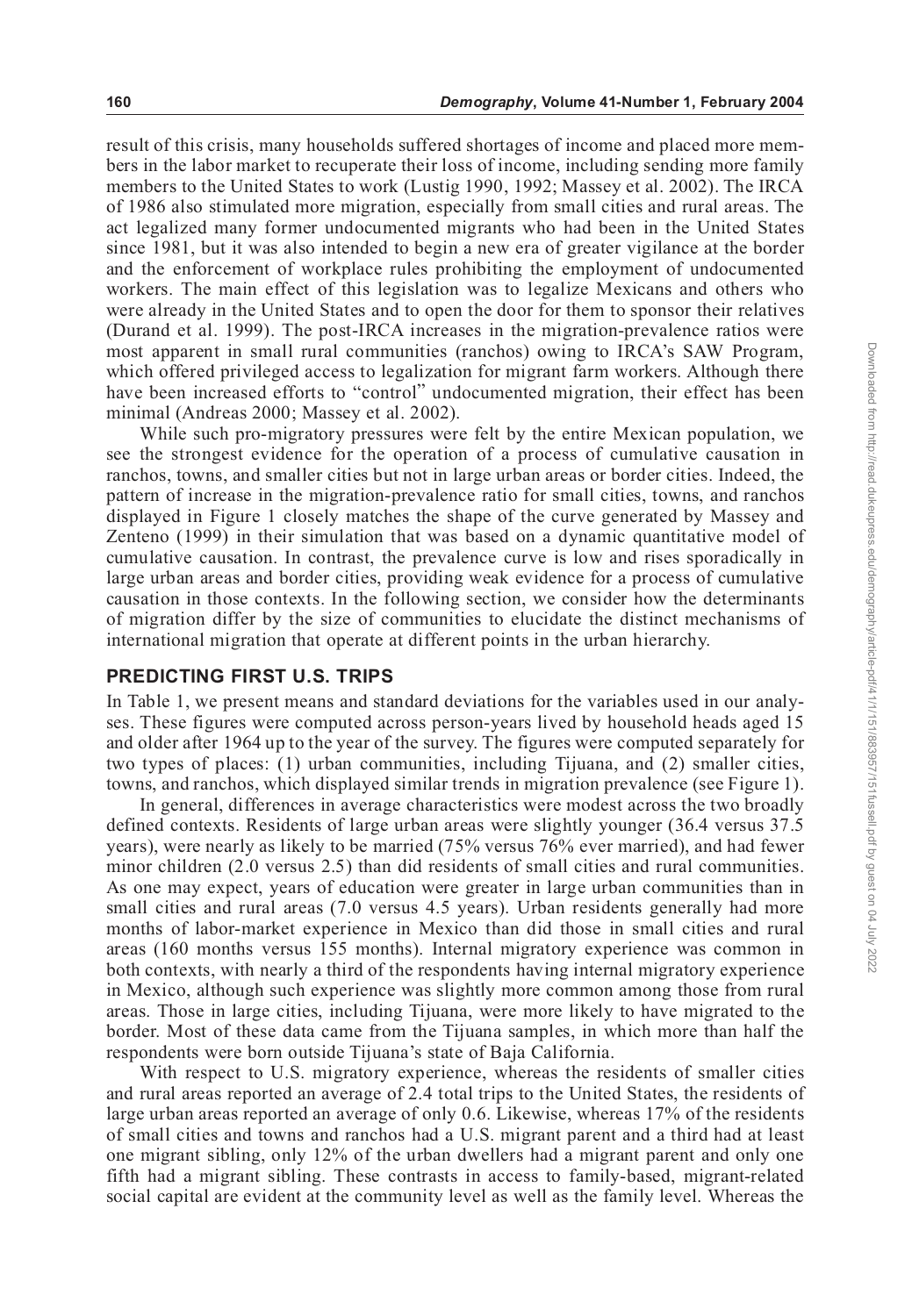|                                                 | Large Cities |        | Small Cities, Towns,<br>and Ranchos |         |
|-------------------------------------------------|--------------|--------|-------------------------------------|---------|
|                                                 | Mean         | SD     | Mean                                | SD      |
| Demographic Background                          |              |        |                                     |         |
| Age                                             | 36.4         | 14.03  | 37.5                                | 14.7    |
| Ever married                                    | 74.9         |        | 75.7                                |         |
| Number of minor children in the household       | 2.0          | 2.1    | 2.5                                 | 2.5     |
| Human Capital                                   |              |        |                                     |         |
| Years of education                              | 7.0          | 4.6    | 4.5                                 | 4.2     |
| Months of labor-force experience                | 159.8        | 102.8  | 154.9                               | 99.6    |
| Social Capital in the Family                    |              |        |                                     |         |
| Parent a prior U.S. migrant                     | 12.4         |        | 17.0                                |         |
| Number of siblings who were prior U.S. migrants | 19.6         |        | 33.0                                |         |
| Social Capital in the Community                 |              |        |                                     |         |
| Migration-prevalence ratio                      | 10.1         | 8.4    | 21.8                                | 16.2    |
| Occupational Sector (in previous year)          |              |        |                                     |         |
| Not in the labor force                          | 5.7          |        | 3.0                                 |         |
| Agricultural sector                             | 6.4          |        | 46.9                                |         |
| Manufacturing sector                            | 39.9         |        | 26.2                                |         |
| Service sector                                  | 31.0         |        | 14.9                                |         |
| Professional, managerial, transportation        | 17.0         |        | 9.1                                 |         |
| Migratory Experience                            |              |        |                                     |         |
| Internal migrant to the border                  | 17.1         |        | 4.0                                 |         |
| Internal migrant in Mexico                      | 30.2         |        | 34.0                                |         |
| % Person-years in Tijuana                       | 26.6         |        | 2.0                                 |         |
| Number of U.S. trips                            | 0.6          | 2.0    | 2.4                                 | 4.9     |
| Mexican Economic and U.S. Policy Context        |              |        |                                     |         |
| Post-Bracero period (1965-1981)                 | 44.2         |        | 52.9                                |         |
| Economic crisis (1982-1986)                     | 18.6         |        | 17.8                                |         |
| Post-IRCA period (1987-1991)                    | 16.3         |        | 14.7                                |         |
| New era immigration policy (1992-1998)          | 20.9         |        | 14.6                                |         |
| Dependent Variable                              |              |        |                                     |         |
| % Taking first migratory trip                   | 0.7          |        | 1.4                                 |         |
| % Taking later migratory trip <sup>a</sup>      | 0.8          |        | 1.6                                 |         |
| N                                               |              | 46,199 |                                     | 175,234 |

#### **Table 1. Means and Standard Deviations of the Variables Used in the Analysis of International Migration and Community Size**

*Source:* Mexican Migration Project.

<sup>a</sup>Since it is possible to take more than one additional trip, these percentages are larger than those for first migratory trips.

migration-prevalence ratio averaged 21.8 in small cities, and towns, and ranchos, it was only 10.1 in large urban areas.

Individuals' positions in the labor market also differed between urban and rural areas, reflecting the more diversified economies of cities and the agricultural basis of rural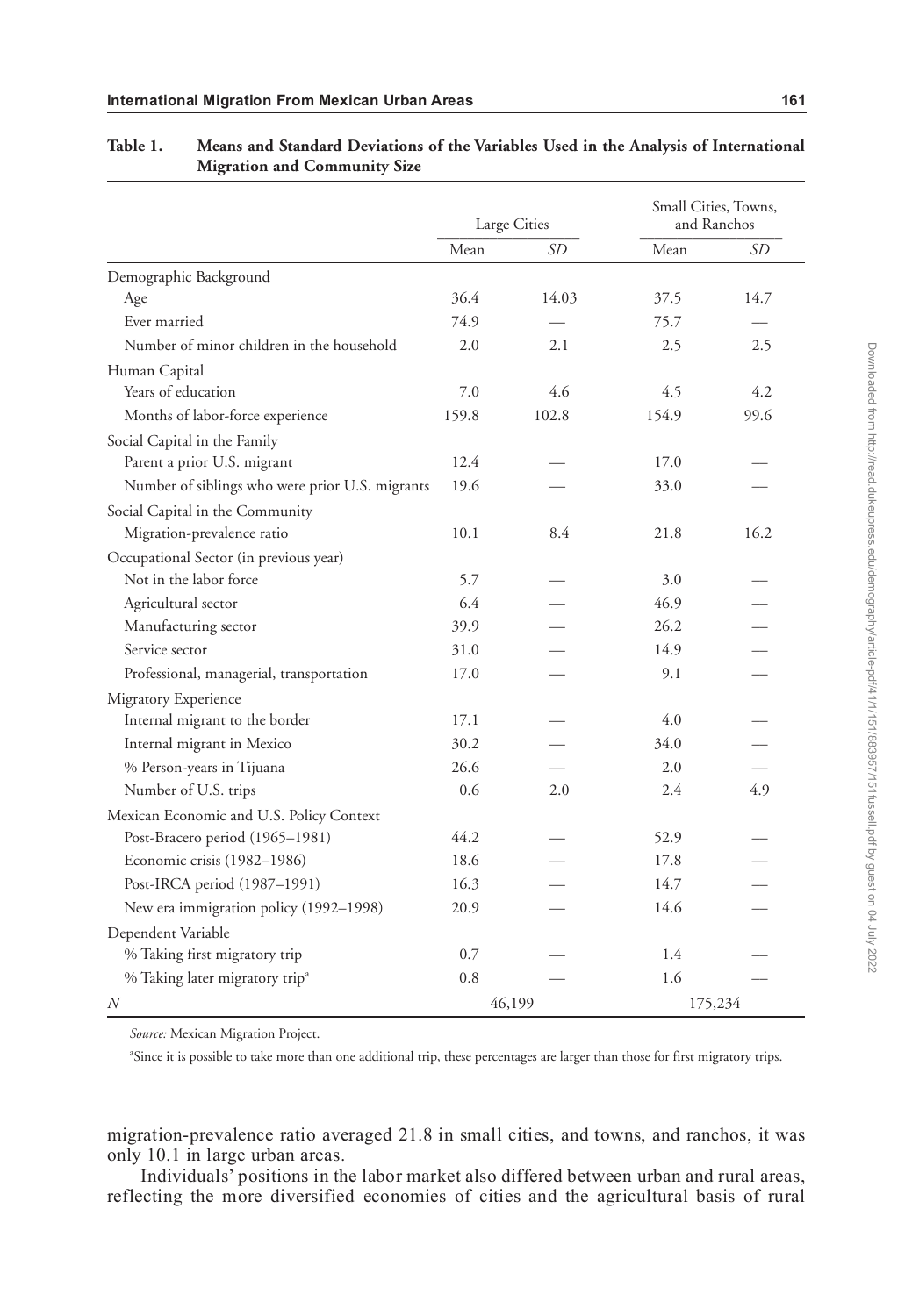economies. In rural areas, nearly half the person-years in the sample were spent in agricultural work, whereas in urban areas, only 6.4% of the person-years were so distributed. Manufacturing work and service-sector work in rural areas accounted for 26% and 15% of the person-years, respectively. In large cities, however, the majority of person-years were spent employed in the manufacturing and service sectors. Furthermore, manufacturing and service work in rural economies may be different from that in cities, where it is more highly capitalized and better-paid work requiring different skills. Professional-managerial and transportation employment are both larger occupational sectors in large urban areas than in smaller cities, towns, and ranchos. These distributions of person-years are consistent with our expectations of the differences between urban and rural labor markets.

The essence of our argument is that structural conditions in large urban areas are not conducive to the cumulative causation of migration. We tested this hypothesis formally by estimating a discrete-time event-history model that predicts the likelihood of leaving on a first U.S. trip (see Table 2). In the first equation, we included all the demographic and social and human capital variables and period measures, along with indicators of whether the respondents lived in large urban areas, to distinguish them from those of smaller cities, rural towns, and ranchos. This test demonstrates that the likelihood of taking a first U.S. trip from large urban areas is significantly lower than it is in other types of places. Therefore, in the interaction model, we included the same variables, along with interactions between key variables and residence in a large urban setting. In this second model, the statistical significance of the indicator of living in a large urban community falls to insignificance, suggesting that the interactions account for most of the effect of living in an urban area.

We argue that in urban settings, the density and visibility of extrafamilial network ties are insufficient to permit a self-feeding accumulation of social capital at the community level. Furthermore, the more diversified labor market of large cities, with greater opportunities for low-skill employment, is likely to be an attractive alternative to international migration. This argument is supported by two main findings in the interaction model: the lack of effect of the migration-prevalence ratio at the levels that are most commonly observed in urban areas and the distinct effects of occupations in rural and urban areas. These results highlight the ways in which the social process of migration differ between urban and nonurban contexts and the specific effect of urban labor markets on the likelihood of migration.

Since the process of migration is fundamentally a social process, it is not surprising that the equation with interactions shows that in all contexts, international migration is driven by family-based social networks. Across the board, having a migrant parent or siblings strongly increases the likelihood of undertaking a first U.S. trip, an effect that intensifies in urban areas. In small cities, rural towns, and ranchos, the odds of taking a first U.S. trip are increased by a factor of 1.6 for those with a migrant parent (figured by taking the exponent of the associated logit regression coefficient). In large urban areas, having a migrant parent raises the odds even higher, by a factor of 2.5 (figured by taking the exponent of the product term, a ratio of odds ratios, and multiplying it by the odds for those in rural communities, thus isolating the odds for those in urban communities). Likewise, having at least one sibling who has migrated also increases the odds of outmigration, though slightly more in large cities than in small cities, rural towns, and ranchos (2.6 versus 1.4). Thus, within-family social capital operates powerfully to promote international migration at all levels of the urban hierarchy, but especially in urban communities where the stock of community-based migration experience is relatively low. Outside the family context, however, differences are more apparent.

Communities differ significantly in the capacity of community-level social capital to promote first U.S. migration. As expected, the greater the prevalence of migration experience within a community, the greater the odds of individual out-migration from small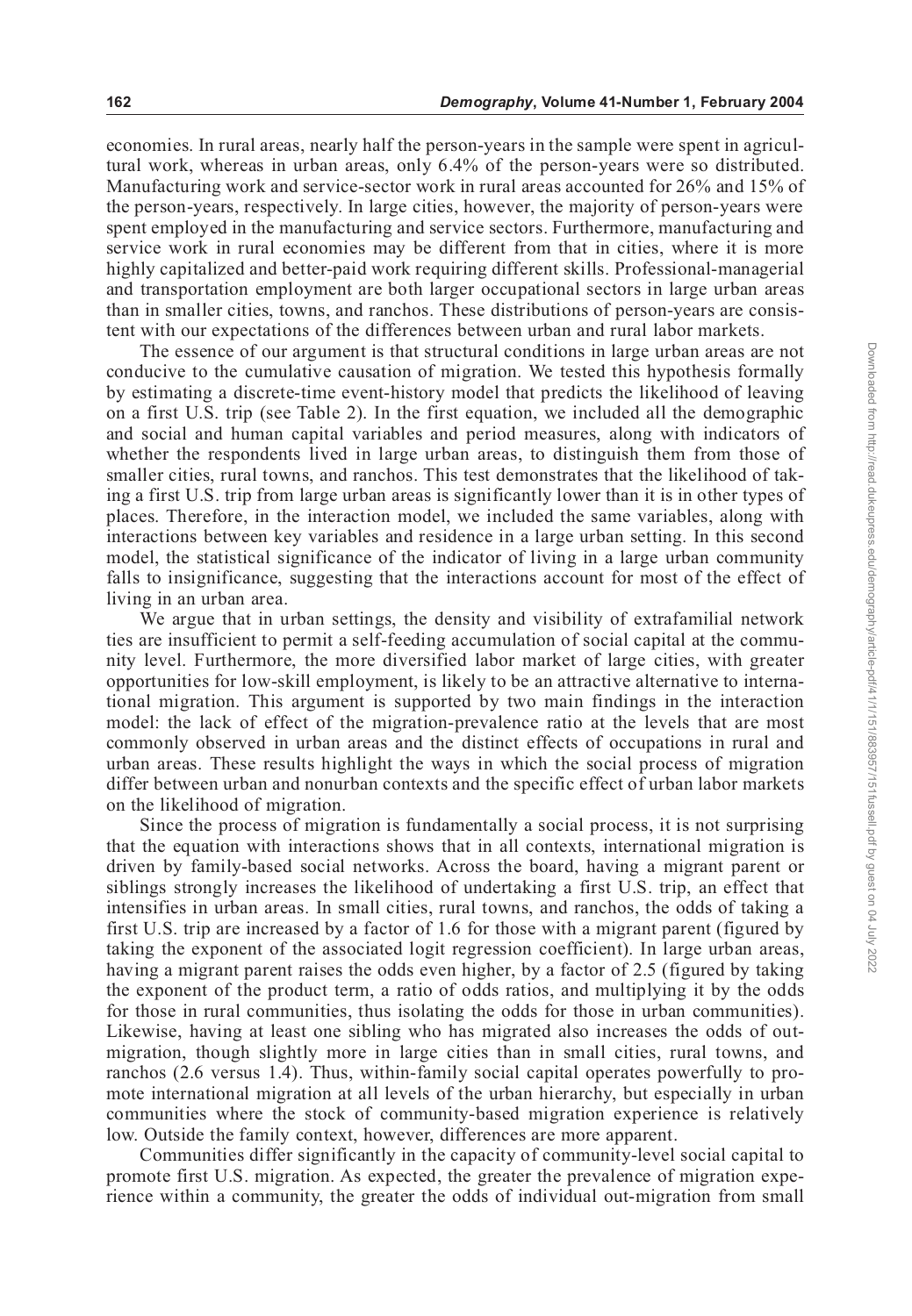|                                              |                  |                                         | <b>Equation With Interactions</b> |               |                  |                                  |  |
|----------------------------------------------|------------------|-----------------------------------------|-----------------------------------|---------------|------------------|----------------------------------|--|
|                                              |                  | <b>Equation Without</b><br>Interactions |                                   | Main Equation |                  | Interactions With<br>Urban Areas |  |
| Variable                                     | $\boldsymbol{B}$ | Robust SE                               | $\boldsymbol{B}$                  | Robust SE     | $\boldsymbol{B}$ | Robust SE                        |  |
| Demographic Background                       |                  |                                         |                                   |               |                  |                                  |  |
| Age                                          | $-0.003$         | 0.02                                    | $-0.005$                          | 0.02          |                  |                                  |  |
| Age squared                                  | $-0.001**$       | 0.0002                                  | $-0.001**$                        | 0.0002        |                  |                                  |  |
| Ever married                                 | $-0.09$          | 0.06                                    | $-0.09$                           | 0.06          |                  |                                  |  |
| Number of minor children in<br>the household | 0.01             | 0.01                                    | 0.01                              | 0.01          |                  |                                  |  |
| Human Capital                                |                  |                                         |                                   |               |                  |                                  |  |
| Years of education                           | $-0.04**$        | 0.006                                   | $-0.04**$                         | 0.006         | 0.01             | 0.02                             |  |
| Months of labor-force experience             | $-0.002**$       | 0.0007                                  | $-0.002**$                        | 0.001         | $-0.002*$        | 0.001                            |  |
| Social Capital in the Family                 |                  |                                         |                                   |               |                  |                                  |  |
| Parent a prior U.S. migrant                  | $0.51***$        | 0.05                                    | $0.46**$                          | 0.05          | $0.46**$         | 0.12                             |  |
| Siblings were prior U.S. migrants            | $0.36**$         | 0.02                                    | $0.36**$                          | 0.02          | $0.58**$         | 0.10                             |  |
| Social Capital in the Community              |                  |                                         |                                   |               |                  |                                  |  |
| Migration-prevalence ratio (0-4)             | $-0.99*$         | 0.15                                    | $-0.97**$                         | 0.18          | 0.13             | 0.31                             |  |
| $5 - 9$                                      | $-0.09$          | 0.12                                    | $-0.11$                           | 0.12          | 0.11             | 0.31                             |  |
| $10-14$ (reference)                          |                  |                                         |                                   |               |                  |                                  |  |
| $15 - 19$                                    | $0.35***$        | 0.10                                    | $0.35***$                         | 0.11          | 0.004            | 0.22                             |  |
| $20 - 29$                                    | $0.57**$         | 0.13                                    | $0.59**$                          | 0.14          | $-0.10$          | 0.26                             |  |
| $30 - 39$                                    | $0.95***$        | 0.15                                    | $0.96**$                          | 0.16          |                  |                                  |  |
| $40 - 59$                                    | $0.74***$        | 0.19                                    | $0.77***$                         | 0.20          |                  |                                  |  |
| 60 or more                                   | $0.34*$          | 0.15                                    | $0.36*$                           | 0.16          |                  |                                  |  |
| Occupational Sector (in previous year)       |                  |                                         |                                   |               |                  |                                  |  |
| Not in the labor force                       | $0.69*$          | 0.28                                    | $0.76*$                           | 0.32          | $-0.81$          | 0.48                             |  |
| Agricultural sector (reference)              |                  |                                         |                                   |               |                  |                                  |  |
| Manufacturing sector                         | $0.61**$         | 0.14                                    | $0.63**$                          | 0.15          | $-0.53***$       | 0.25                             |  |
| Service sector                               | $0.46*$          | 0.20                                    | $0.57*$                           | 0.22          | $-1.02**$        | 0.30                             |  |
| Professional, managerial,<br>transportation  | $-1.51***$       | 0.23                                    | $-1.68***$                        | 0.29          | 0.19             | 0.37                             |  |

#### **Table 2. Coefficients From Discrete-Time Event-History Analysis Predicting First U.S. Trip**

*(continued)*

cities, towns, and ranchos. The effect rises in a curvilinear fashion, peaking when 30% to 39% of the population has ever been to the United States. In urban areas, the effect of migration prevalence is not significantly different, but rarely reaches the levels at which migration prevalence has a powerful effect. Only when 15% to 19% or more of the urban population has ever been to the United States does the migration-prevalence ratio increase the likelihood that a man will take a first U.S. trip. Recall, however, that the mean migration-prevalence ratio for urban areas is 10.1, and Figure 1 shows that the levels exceeded 10 only between 1973 and 1988 in interior urban areas, although they were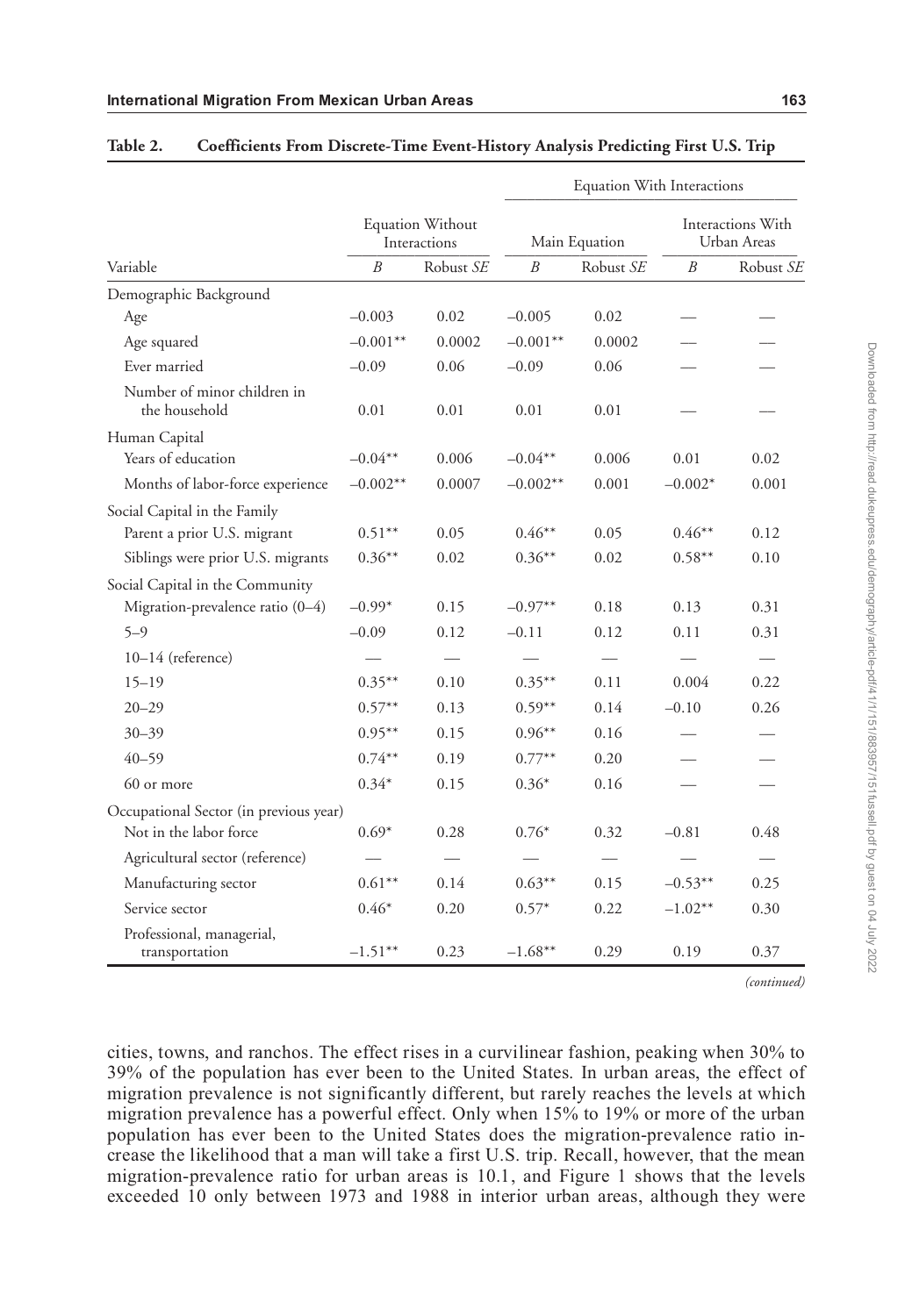|                                                |           |                                         | Equation With Interactions |               |                  |                                  |  |
|------------------------------------------------|-----------|-----------------------------------------|----------------------------|---------------|------------------|----------------------------------|--|
|                                                |           | <b>Equation Without</b><br>Interactions |                            | Main Equation |                  | Interactions With<br>Urban Areas |  |
| Variable                                       | B         | Robust SE                               | B                          | Robust SE     | $\boldsymbol{B}$ | Robust SE                        |  |
| Internal Migratory Experience                  |           |                                         |                            |               |                  |                                  |  |
| Internal migrant to the border                 | $0.42**$  | 0.09                                    | $0.42**$                   | 0.10          | $-0.11$          | 0.41                             |  |
| Internal migrant in Mexico                     | 0.03      | 0.06                                    | $-0.02$                    | 0.07          | 0.08             | 0.14                             |  |
| Internal border migrant surveyed<br>in Tijuana | $-0.69**$ | 0.17                                    | $-0.37$                    | 0.43          |                  |                                  |  |
| Community Characteristics                      |           |                                         |                            |               |                  |                                  |  |
| Large urban community                          | $-0.44**$ | 0.12                                    | $-0.16$                    | 0.29          |                  |                                  |  |
| Mexican Economic and U.S.<br>Policy Context    |           |                                         |                            |               |                  |                                  |  |
| Post-Bracero period (1965–1981)                |           |                                         |                            |               |                  |                                  |  |
| Economic crisis period (1982–1985) 0.07        |           | 0.08                                    | 0.04                       | 0.09          | 0.24             | 0.16                             |  |
| IRCA period (1986-1991)                        | 0.18      | 0.11                                    | 0.12                       | 0.12          | $0.42*$          | 0.21                             |  |
| New era immigration<br>policy (1992–1998)      | $-0.02$   | 0.13                                    | $-0.01$                    | 0.15          | 0.04             | 0.32                             |  |
| Intercept                                      | $-3.31**$ | 0.26                                    | $-3.30**$                  | 0.27          |                  |                                  |  |
| -2 Log-Likelihood                              |           | 23,369.2                                |                            | 23,299.0      |                  |                                  |  |
| Chi-square                                     |           | $-.0001$                                |                            | $-.0001$      |                  |                                  |  |
| df                                             |           | 26                                      |                            | 43            |                  |                                  |  |
| Number of Person-Years                         |           | 147,741                                 |                            | 147,741       |                  |                                  |  |

*(Table 2, continued)*

*Source:* Authors' calculations of data from the Mexican Migration Project.

\**p* < .05; \*\**p* < .01

higher than 10 between 1970 and 1998 in Tijuana. When the equation was run without the Tijuana communities, the effect of the migration-prevalence ratio in urban areas was negative and approached significance at the *p* < .10 level. This finding clearly suggests that community-level migration prevalence lacks the influence that one would expect if the cumulative causation of migration were operating in large urban contexts. This is the first piece of evidence to suggest that there is a different migration dynamic in rural than in urban Mexico.

The lack of effect of the diffusion of migration-related social capital to members of the community can be explained in three ways: (1) the more complex stratification of urban society inhibits the formation of the relationships between migrants and nonmigrants that underlie cumulative causation, (2) the level of migration experience never reaches the apparently higher level necessary in urban areas for this process to feed back into the community and ignite the process of cumulative causation, or (3) although the migration experience exists within a community, few use that form of social capital to pursue international migration because there are more attractive employment options in the local labor market. Ideally, more detailed information on the social networks of migrants and nonmigrants would be used to test the first two explanations. Our results support the second explanation, that the level never approaches what is necessary to ignite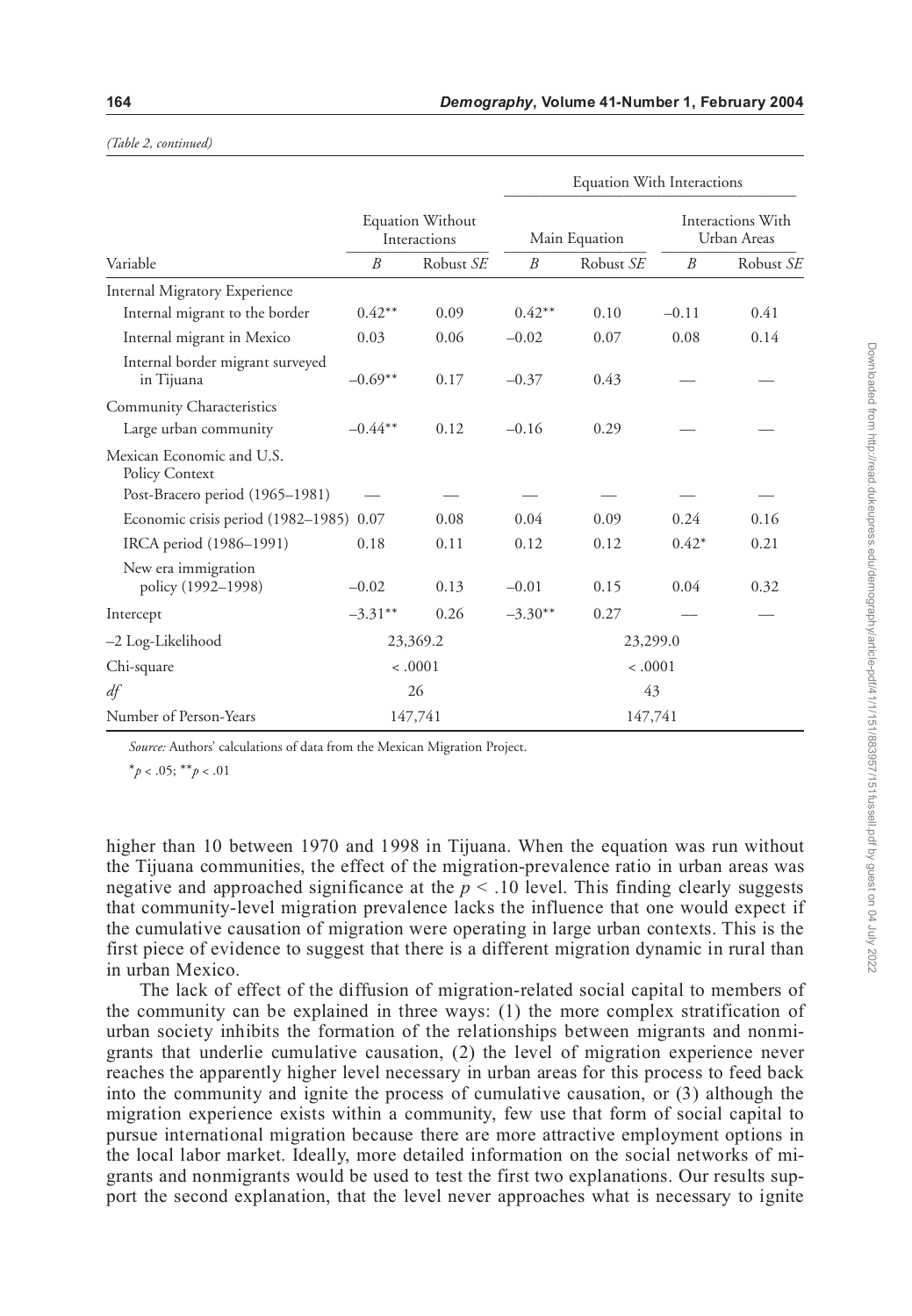the process of cumulative causation. This explanation fits better than the first, since in those instances in which the migration-prevalence ratio exceeds 15, the probability of making a first trip is slightly higher. However, we cannot rule out the first explanation as also exerting a negative effect on the likelihood of migration, especially in nonborder urban areas. We explore the third explanation with data from men's labor histories.

Urban labor markets offer possibilities for improving one's socioeconomic status through wage employment in a variety of economic sectors, even for workers with relatively few skills. In contrast, residents of rural areas who have little education are employed mainly in agricultural work and have few better alternatives in rural labor markets. Therefore, it is not surprising that only employment in transportation or professional or managerial occupations significantly lowered the odds of migration from rural areas to a fifth of the odds of agricultural workers. Those who were employed in other occupations in rural labor markets had even higher odds than did agricultural workers (88% higher among manufacturing workers, 77% higher among service-sector workers, and 114% higher for those who were not in the labor force). In contrast, in large urban areas, where low-skill occupations are more plentiful, employment in manufacturing lowered the odds of taking a first trip to levels similar to those of agricultural workers. Furthermore, employment in the service sector, transportation, and professional or managerial occupations significantly lowered the odds of making a first migratory trip relative to those of agricultural workers (to between .64 and .23 of the odds of agricultural workers). This is our second piece of evidence to substantiate why the logic of migration from urban Mexico is distinct from that from rural Mexico.

Although we expected that urban residents would be more likely to use step-migration to the northern Mexican border as a means of gaining additional migration-related social capital, we found that they were no more likely to do so than were those from rural interior communities. In border cities, it is possible to buy the services of a coyote or acquire knowledge about migration after one develops contacts with knowledgeable friends and relatives. In fact, some migrants to the border are able to acquire local visas or bordercrossing cards after they have worked for a time in the foreign-owned factories that are based in many border towns. We found that internal migratory experience to the border with a stay lasting at least one year significantly raised the odds of making a first migratory trip by a factor of 1.5 for residents of all communities. A trip to the border is different from having migrated to any place within Mexico, which did not increase the odds of making a first U.S. trip, regardless of the size of the place of origin.

It was surprising to find that there were few differences in the likelihood of taking a first U.S. trip in the different periods distinguished here. In particular, we expected that the economic crisis would push more migrants into the migration stream and that the IRCA reforms to U.S. migration laws would allow new migrants to enter the United States with relative ease. Only when we excluded the Tijuana communities did we find period effects (equations not shown), such that there were unequivocal increases in the odds of making a first U.S. trip from urban areas during the economic crisis and the IRCA period (1982–1992). This finding partially explains the temporary increase in the migrationprevalence ratio in urban areas that is seen in Figure 1.

In sum, we see a clear contrast in the effect of social capital and labor markets on the initiation of U.S. migration across urban and nonurban settings. While family-based migration-related social capital is influential in all communities, it has an added effect in urban areas, where access to migrant networks and information is relatively scarce. This finding concurs with our finding that community-based migration-related social capital significantly contributes to the probability of taking a first U.S. trip in nonurban areas, but that there is little effect of this type of social capital in urban areas, mostly because levels of migration experience rarely reach the critical point at which they might cause the self-feeding process of migration. In addition, more diversified urban labor markets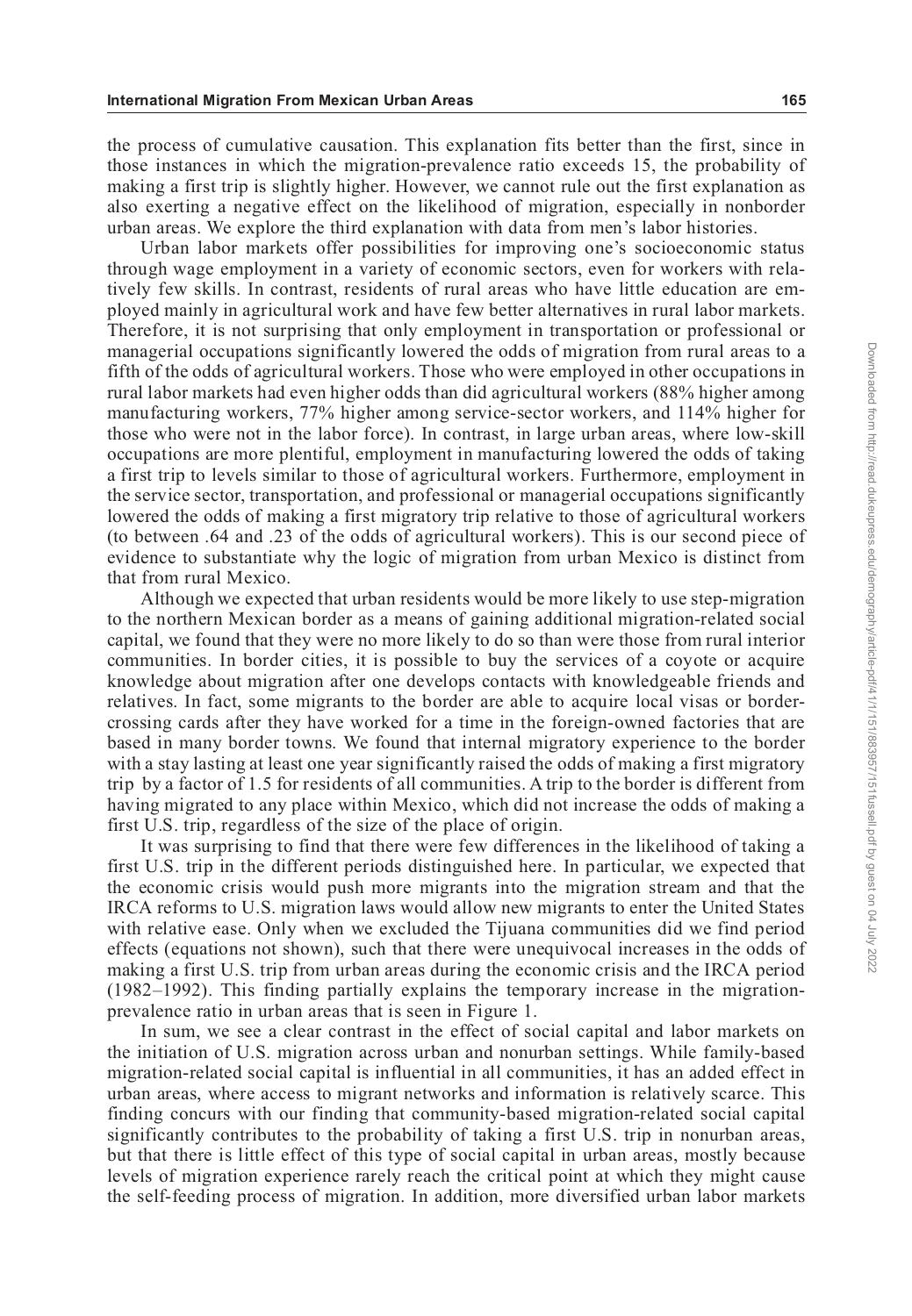|                                              | Main Equation |           | Interactions With<br>Urban Areas |           |
|----------------------------------------------|---------------|-----------|----------------------------------|-----------|
| Variable                                     | B             | Robust SE | B                                | Robust SE |
| Demographic Background                       |               |           |                                  |           |
| Age                                          | 0.01          | 0.02      |                                  |           |
| Age squared                                  | $-0.0004$     | 0.0003    |                                  |           |
| Ever married                                 | 0.13          | 0.07      |                                  |           |
| Number of minor children in<br>the household | $0.03*$       | 0.01      |                                  |           |
| Human Capital                                |               |           |                                  |           |
| Years of education                           | $-0.02*$      | 0.01      | $0.05*$                          | 0.02      |
| Months of labor-force experience             | $-0.01**$     | 0.001     | $-0.003$                         | 0.002     |
| Number of U.S. trips                         | $0.15***$     | 0.01      | 0.03                             | 0.04      |
| Social Capital in the Family                 |               |           |                                  |           |
| Parent was a prior U.S. migrant              | 0.05          | 0.08      | $-0.09$                          | 0.14      |
| Siblings were prior U.S. migrants            | $0.04*$       | 0.02      | 0.34                             | 0.18      |
| Social Capital in the Community              |               |           |                                  |           |
| Migration-prevalence ratio (0-4)             | $-0.39$       | 0.21      | $-0.38$                          | 0.55      |
| $5 - 9$                                      | 0.07          | 0.16      | 0.13                             | 0.31      |
| $10-14$ (reference)                          |               |           |                                  |           |
| $15 - 19$                                    | $0.33*$       | 0.14      | $-0.76**$                        | 0.20      |
| $20 - 29$                                    | $0.50**$      | 0.16      | $-0.89**$                        | 0.32      |
| $30 - 39$                                    | $0.69**$      | 0.19      |                                  |           |
| $40 - 59$                                    | $0.72***$     | 0.20      |                                  |           |
| 60 or more                                   | $0.67**$      | 0.14      |                                  |           |
| Occupational Sector (in previous year)       |               |           |                                  |           |
| Not in the labor force                       | $-0.48$       | 0.56      | $-2.23***$                       | 0.76      |
| Agricultural sector (reference)              |               |           |                                  |           |
| Manufacturing sector                         | $-0.08$       | 0.11      | $-0.41**$                        | 0.16      |
| Service sector                               | $-0.26$       | 0.19      | $-0.65***$                       | 0.30      |
| Professional, managerial, transportation     | $-1.49**$     | 0.37      | 0.22                             | 0.81      |

|  | Table 3. | Coefficients for Discrete-Time Event-History Analysis Predicting Later U.S. Trips |  |
|--|----------|-----------------------------------------------------------------------------------|--|
|--|----------|-----------------------------------------------------------------------------------|--|

*(continued)*

account for the lower likelihood of first migration from urban areas, since there are more labor-market opportunities in cities that effectively compete with U.S. labor migration. Thus, both the lack of migration experience within urban communities and the more diversified urban labor markets inhibit the initiation of migration from these areas.

# PREDICTING SUBSEQUENT TRIPS

Table 3 considers the process of taking a trip to the United States, given that at least one trip has already occurred. Once men have migrated to the United States and returned, they are changed in a significant way: they have acquired their own migration-specific human capital. That is, they have acquired personal knowledge about and experience in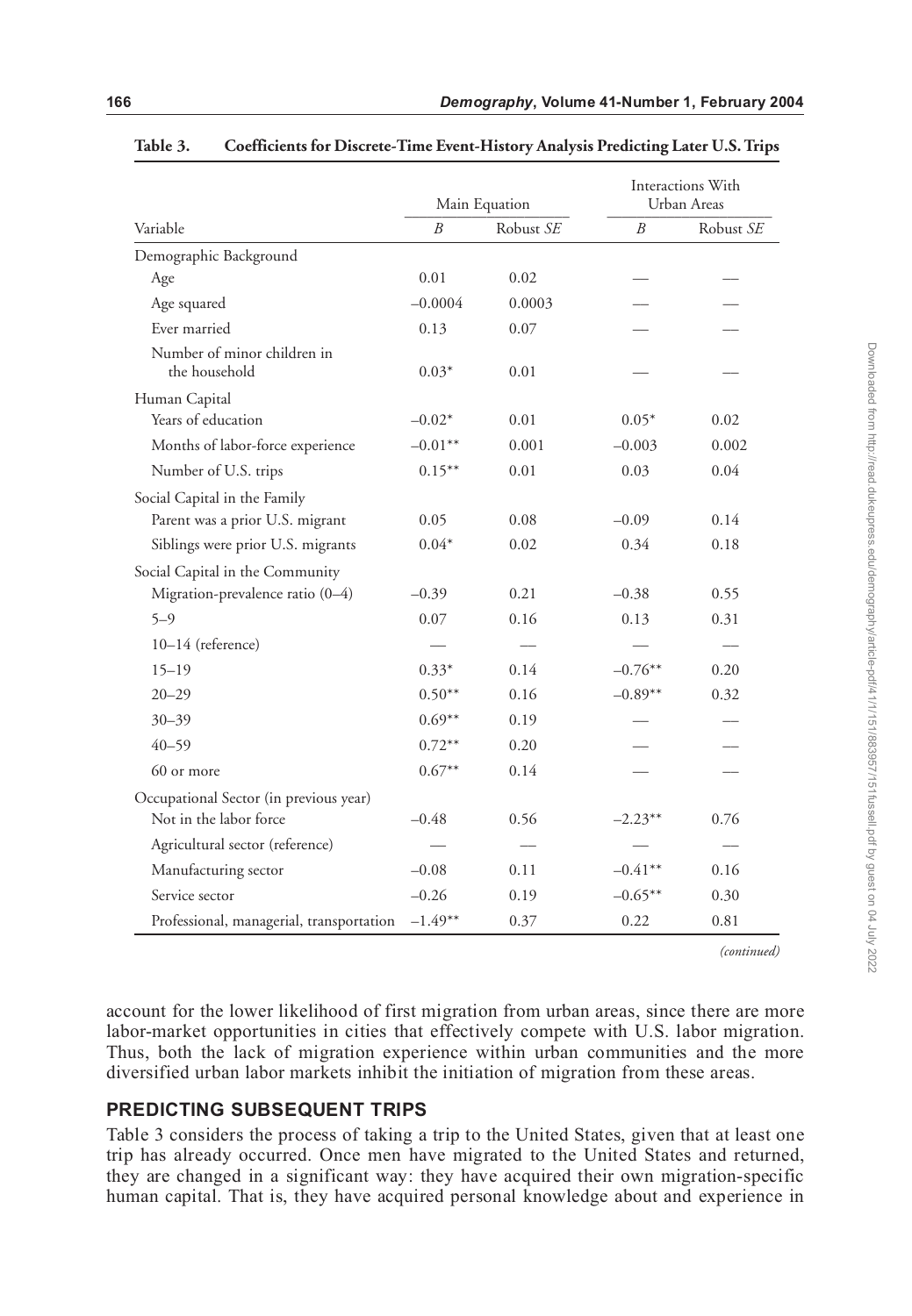*(Table 3, continued)*

|                                                |           | Main Equation |         | Interactions With<br>Urban Areas |  |
|------------------------------------------------|-----------|---------------|---------|----------------------------------|--|
| Variable                                       | B         | Robust SE     | B       | Robust SE                        |  |
| Migratory Experience                           |           |               |         |                                  |  |
| Internal migrant to the border                 | 0.32      | 0.23          | 0.52    | 0.28                             |  |
| Internal migrant in Mexico                     | 0.17      | 0.10          | 0.21    | 0.24                             |  |
| Internal border migrant surveyed<br>in Tijuana | 0.01      | 0.22          |         |                                  |  |
| Mexican Economic and U.S. Policy Context       |           |               |         |                                  |  |
| Post-Bracero period (1965–1981)                |           |               |         |                                  |  |
| Economic crisis period (1982–1985)             | $0.56***$ | 0.10          | 0.27    | 0.18                             |  |
| IRCA period (1986–1991)                        | $1.09**$  | 0.15          | 0.13    | 0.24                             |  |
| New era immigration policy (1992–1998) 1.14**  |           | 0.14          | $-0.11$ | 0.23                             |  |
| Intercept                                      | $-2.92**$ | 0.46          |         |                                  |  |
| -2 Log-Likelihood                              |           | 33,269.4      |         |                                  |  |
| Chi-Square                                     |           | $-.0001$      |         |                                  |  |
| df                                             |           | 44            |         |                                  |  |
| Number of Person-Years                         |           | 68,620        |         |                                  |  |

*Source:* Authors' calculations of data from the Mexican Migration Project.

 $*_{p}$  < .05;  $*_{p}$  < .01

crossing the border, finding a job, and living and working in the United States without legal documents. Prior research found that this new human capital partially substitutes for social capital in predicting later U.S. trips (Massey and Espinosa 1997). Whereas a firsttime migrant is totally dependent on the help of others to gain access to U.S. employment, veteran migrants can draw on their own knowledge and experience to cross the border and find a good job in the United States. As a result, on later trips, the relative importance of network connections, particularly within-family social capital, generally declines once measures of prior experience are controlled. In the present case, our measure of U.S. migratory experience was the number of prior U.S. trips, and as the estimates in Table 3 show, this indicator is highly significant in predicting the odds of taking another trip for residents of all communities. Other factors, however, distinguish career migrants from rural and urban communities.

In rural communities of the Mexican interior, the powerful feedback loop between community experience and individual migration behavior persists for later trips. However, this effect is reversed in large urban areas, with higher levels of migration prevalence actually deterring migrants from making further U.S. trips. This finding suggests that the injection of migrants' remittances into an urban community may actually increase the local demand for labor and thus reduce the pool of potential migrants, an effect that is worthy of further investigation. It provides a third piece of evidence that urban areas appear to lack the linkages that enable the cumulative causation of migration and that they may, in fact, deter it.

Among those who have ever migrated to the United States, the process of repeat migration is distinct from the process of first migration, such that family-based migration-related social capital no longer plays an important role in either the urban or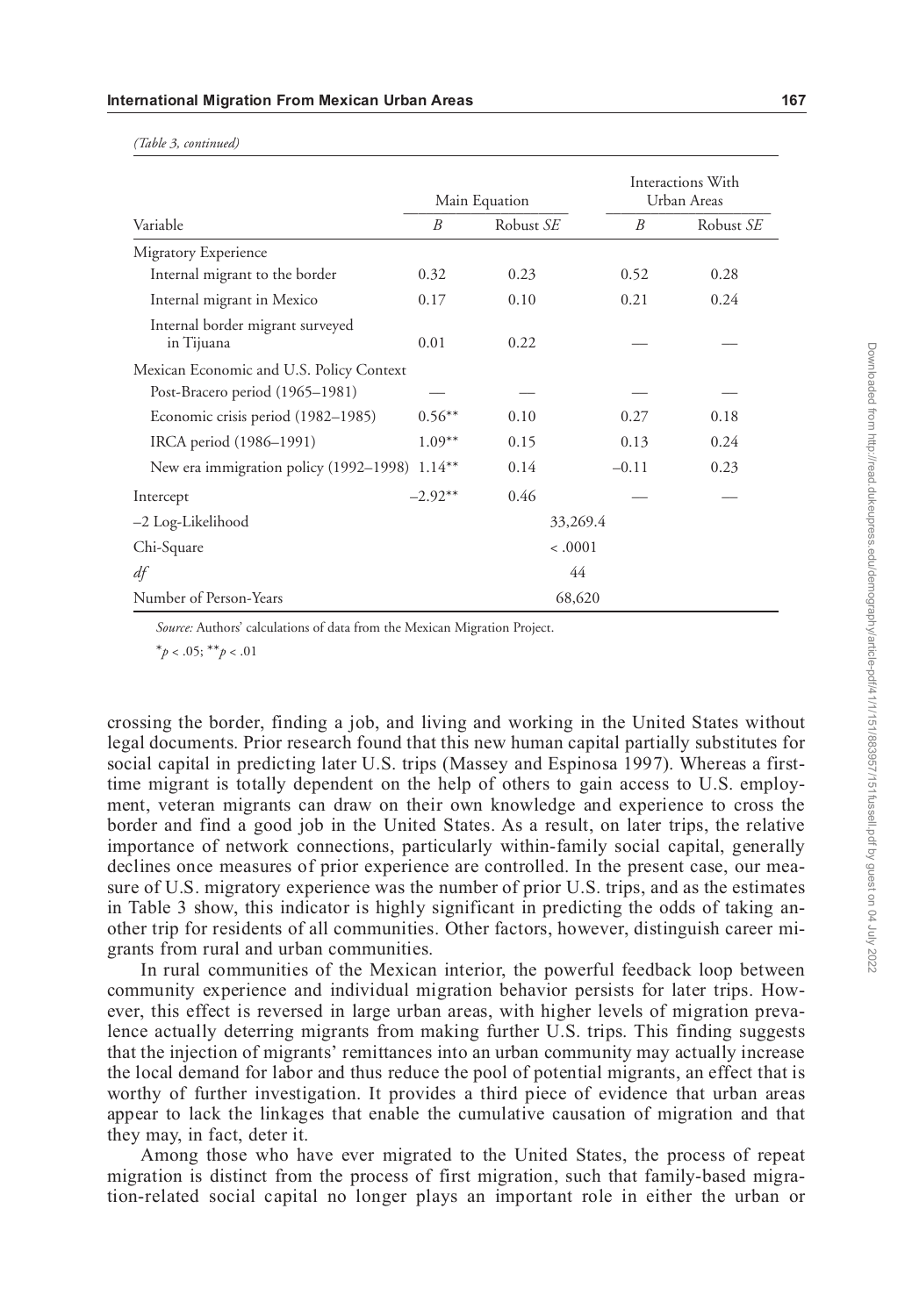nonurban contexts. Instead, human capital, in the form of years of education and occupation, takes on a much more important role. Among migrants from small cities, towns, and ranchos, having more years of education deters additional migratory trips. In large urban areas, in contrast, the likelihood of taking additional U.S. trips increases with each year of education. Similarly, migrants from rural areas who spent the previous year in any of the predominantly low-skill occupational sectors (agriculture, service, and manufacturing) or were outside the labor force had similar odds of making additional U.S. trips, while those in more skilled professional, managerial, or transportation occupations were strongly deterred. In contrast, migrants from large urban areas who worked in predominantly low-skill occupations in the previous year were less likely to make an additional trip than were agricultural workers in urban areas. Once again, this finding suggests that levels of human capital distinguish urban and rural migration streams, such that rural migrants constitute a low-skill labor supply that is displaced from the rural labor market, while urban migrants make up a more select, highly educated, and skilled labor supply (Fussell 2004).

Having made a first U.S. trip clearly raises the odds of making subsequent U.S. trips, an effect that persisted throughout the period under investigation, regardless of the community of origin. Migrants were significantly more likely to take additional trips to the United States during the economic crisis than before, and their odds of doing so nearly doubled as the opportunity to legalize their status opened up during the IRCA period and after. While we did not differentiate between those who were able to obtain green cards and those who were not, there was ample opportunity to do so in the post-IRCA period for those who had ever been to the United States, which clearly had a positive effect on the odds of making additional U.S. trips. In this way, the process of cumulative causation of migration is reinforced through U.S. migration policy in rural and urban communities alike.

# **CONCLUSIONS**

The theory of cumulative causation posits that once the level of migration in a community reaches a certain level, migration takes on a momentum of its own, independent of the structural forces that originally caused it, leading to "mass migration." We have deduced theoretical arguments to suggest that the principal mechanisms that promote international migration from urban areas are limited to family-level migration-related social capital. Furthermore, we have presented empirical evidence to show that the lack of effect of community-level migration-related social capital demonstrates that the principal feedback loop that propels cumulative causation is limited in urban areas by the low level of migration experience there and the deterrent effects of urban labor markets. As a result, we observed little or no increase in the prevalence of migration to the United States from urban Mexico over time that can be attributed to cumulative causation. In fact, higher levels of migration experience in a community appear to have some deterrent effect on later U.S. trips.

Although this lack of dynamism may be attributable, in part, to the weakness of community-level social ties, there is much to suggest that urban labor markets play a strong role in diminishing the motivations to migrate to the United States, particularly among those with low levels of human capital. In urban areas, manufacturing employment and service-sector employment are strong deterrents to international migration, suggesting that these types of occupations compare favorably with the uncertain risks of making a first or later U.S. trip. The new economics of migration emphasizes the importance of managing economic risks through international migration. While migration to the United States is an important means of diversifying sources of income within households in rural areas, in urban areas, there are a greater number of opportunities within the local economy to manage the risk of income shortages. The diversity of urban labor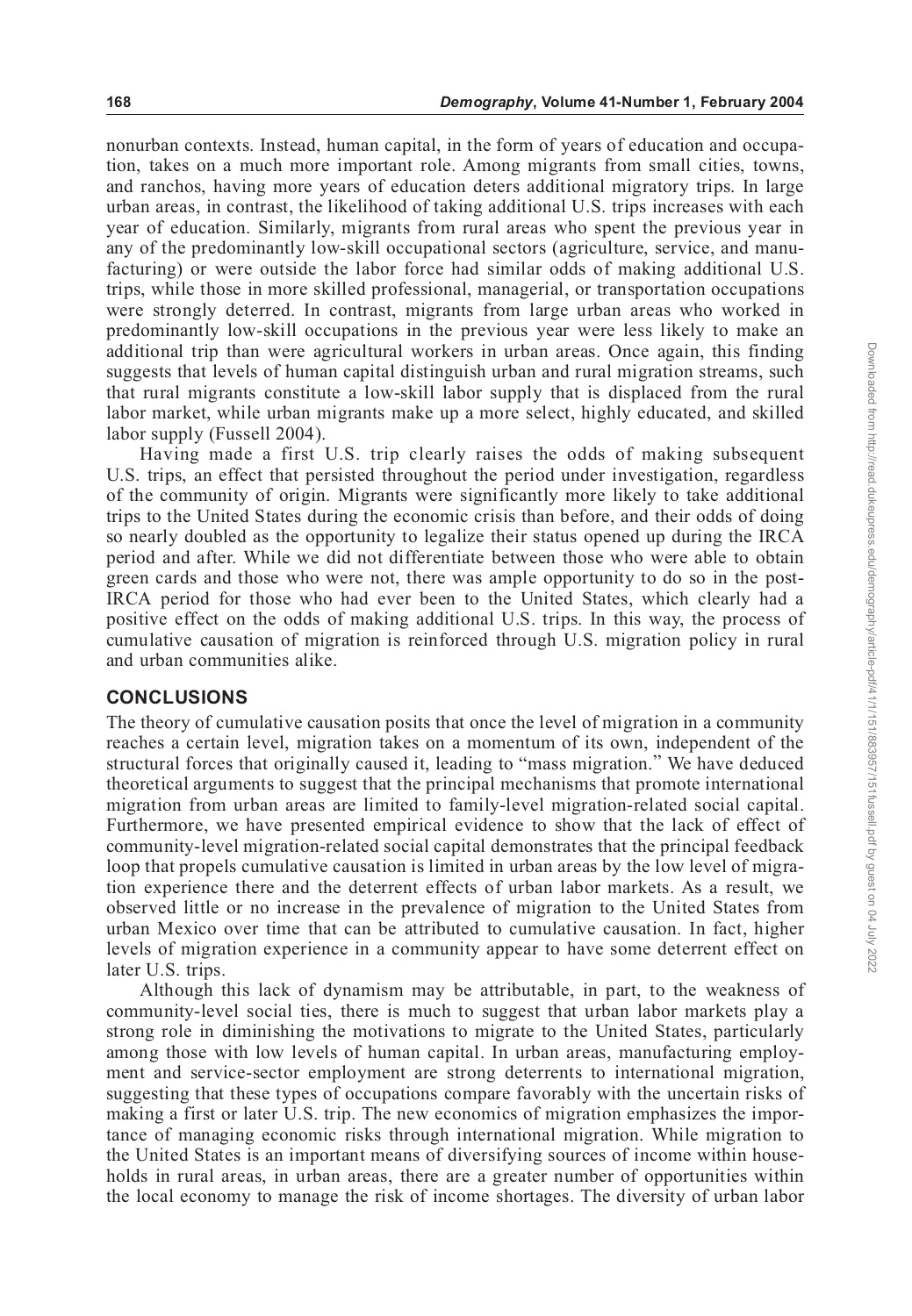markets allows household members to work in distinct sectors of the labor market, or at least for different employers, so that there is less risk of becoming unemployed simultaneously and thus of not maintaining an income stream. Hence, there is less need for urbanites to migrate to the United States, a conclusion that is supported by our findings.

These examples of differences between international migration from urban and rural communities do not question the theory of the cumulative causation of migration per se. Rather, they refine our conceptualization of the dynamics of mass migration to show how it may be inhibited by the greater size, social complexity, and economic heterogeneity of cities, which offer more complete markets for labor, insurance, capital, and credit and which therefore lessen many of the most powerful strategic motivations for international migration. Furthermore, they suggest that further research may focus more closely on the social networks and types of relationships that facilitate migration, the type of information that is exchanged within these networks, as well as the migration norms that shape the propensity of individuals in different types of origin communities to migrate.

- **REFERENCES** Alarcón, R. 1992. "Norteñización: Self-Perpetuating Migration From a Mexican Town." Pp. 301– 18 in *U.S.-Mexico Relations: Labor Market Interdependence,* edited by J. Bustamante, C. Reynolds, and R. Hinojosa. Stanford, CA: Stanford University Press.
- Andreas, P. 2000. *Border Games: Policing the U.S.-Mexico Divide*. Ithaca, NY: Cornell University Press.
- Bourdieu, P. 1986. "The Forms of Capital." Pp. 241–58 in *Handbook of Theory and Research for the Sociology of Education,* edited by J.G. Richardson. New York: Greenwood Press.
- Calavita, K. 1992. *Inside the State: The Bracero Program, Immigration, and the I.N.S.* New York: Routledge.
- Cerrutti, M. and D.S. Massey. 2001. "On the Auspices of Female Migration From Mexico to the United States." *Demography* 38:187–200.
- Chavez, L.R. 1998. *Shadowed Lives: Undocumented Immigrants in American Society.* 2nd ed. Fort Worth, TX: Harcourt Brace College Publishers.
- Coleman, J.S. 1988. "Social Capital in the Creation of Human Capital." *American Journal of Sociology* 94:S95–121.
- Durand, J., D.S. Massey, and E.A. Parrado. 1999. "The New Era of Mexican Migration to the United States." *Journal of American History* 86:518–36.
- Durand, J., D.S. Massey, and R. Zenteno. 2001. "Mexican Immigration to the United States: Continuities and Changes." *Latin American Research Review* 36:107–27.
- Durand, J., E.A. Parrado, and D.S. Massey. 1996. "Migradollars and Development: A Reconsideration of the Mexican Case." *International Migration Review* 30:423–44.
- Espinosa, K. and D.S. Massey. 1998. "Undocumented Migration and the Quantity and Quality of Social Capital." *Soziale Welt* 12:141–62.
- Fischer, C.S. 1972. "Urbanism as a Way of Life: A Review and an Agenda." *Sociological Methods and Research* 1:187–240.
- ———. 1975. "Toward a Subcultural Theory of Urbanism." *American Journal of Sociology* 80:1319–41.
	- ———. 1982. *To Dwell Among Friends: Personal Networks in Town and City.* Chicago: University of Chicago Press.
	- ———. 1995. "The Subcultural Theory of Urbanism: A Twentieth-Year Reassessment." *American Journal of Sociology* 101:543–77.
- Fussell, E. 2004. "Sources of Mexico's Migration Stream: Rural, Urban, and Border Migrants to the United States." *Social Forces* 82(3):937–67.
- Heath, J. 1998. "The Impact of Mexico's Trade Liberalization: Jobs, Productivity, and Structural Change." Pp. 171–200 in *The Post-NAFTA Political Economy: Mexico and the Western Hemisphere,* edited by C. Wise. University Park, PA: Pennsylvania State University Press.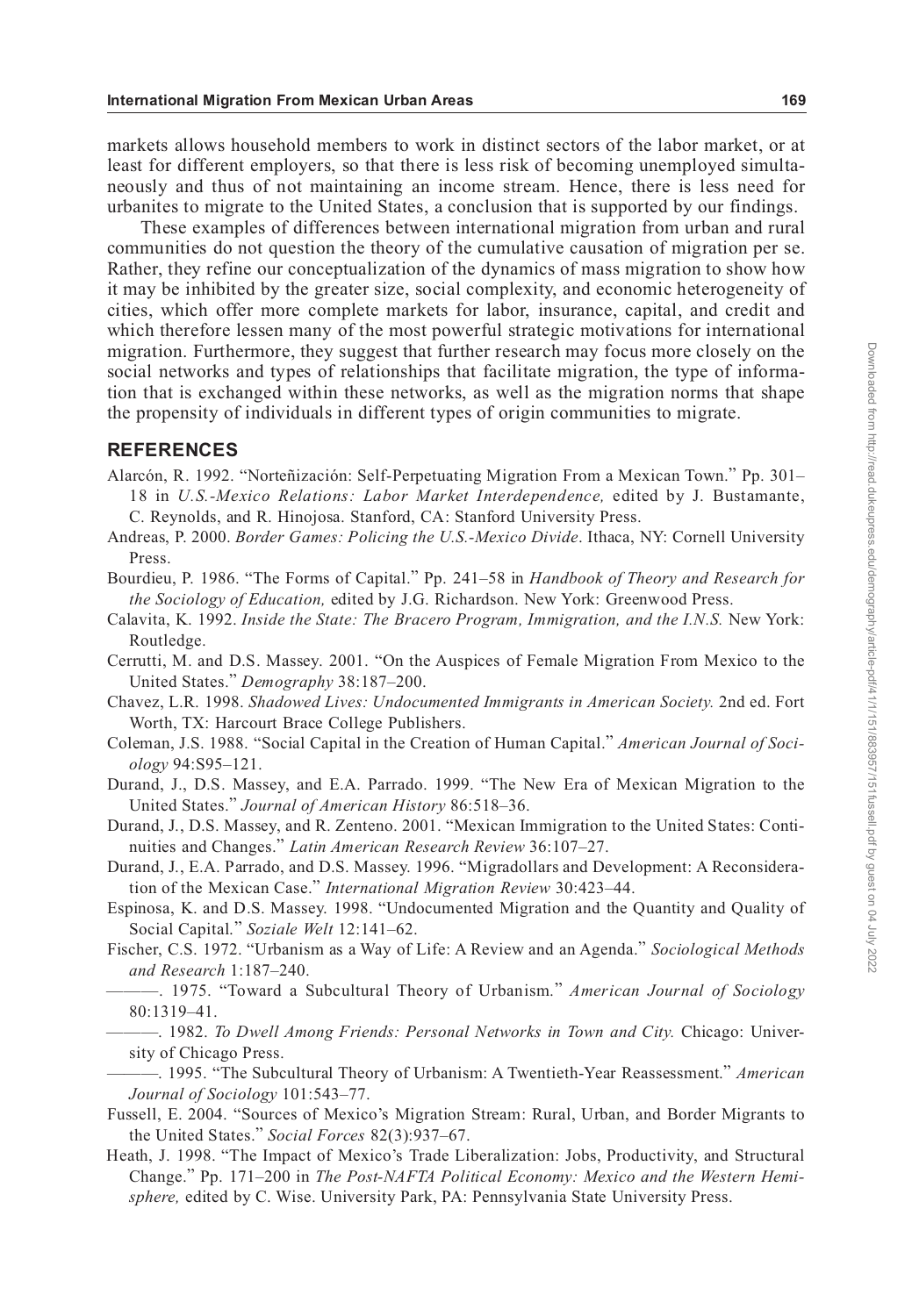- Instituto Nacional de Estadística, Geografia e Informática (National Institute of Statistics, Geography, and Information, Mexico). 2001. Available on-line at http://www.inegi.gob.mx
- Kanaiaupuni, S. 2000. "Reframing the Migration Question: An Analysis of Men, Women, and Gender in Mexico." *Social Forces* 78:1311–48.
- Kandel, W. and D.S. Massey. 2002. "The Culture of Mexican Migration: A Theoretical and Empirical Analysis." *Social Forces* 80:981–1004
- Lozano-Ascencio, F., B. Roberts, and F. Bean. 1999. "The Interconnections of Internal and International Migration: The Case of the United States and Mexico." *Migration and Transnational Social Spaces,* edited by L. Pries. Brookfield, VT: Ashgate.
- Lustig, N. 1990. "Economic Crisis, Adjustment, and Living Standards in Mexico, 1982–85." *World Development* 18:1325–42.
	- ———. 1992. *Mexico: The Remaking of an Economy.* Washington, DC: Brookings Institution.
- ———. 1997. "The United States to the Rescue: Financial Assistance to Mexico in 1982 and 1995." *CEPAL Review* 61:41–62.
- Marcelli, E.A. and W.A. Cornelius. 2001. "The Changing Profile of Mexican Migrants to the United States: New Evidence From California and Mexico." *Latin American Research Review* 36: 105–31.
- Martínez, O.J. 1994. *Border People: Life and Society in the U.S.-Mexico Borderlands.* Tucson: University of Arizona Press.
- Massey, D.S. 1987. "Understanding Mexican Migration to the United States." *American Journal of Sociology* 92:1372–403.
- ———. 1990. "Social Structure, Household Strategies, and the Cumulative Causation of Migration." *Population Index* 56:3–26.
- ———. 1999. "Why Does Immigration Occur? A Theoretical Synthesis." Pp. 21–52 in *The Handbook of International Migration: The American Experience,* edited by C. Hirschman, P. Kasinitz, and J. DeWind. New York: Russell Sage Foundation.
- Massey, D.S., R. Alarón, J. Durand, and H. González. 1987. *Return to Aztlan: The Social Process of International Migration From Western Mexico*. Berkeley: University of California Press.
- Massey, D.S., J. Arango, G. Hugo, A. Kouaouci, A. Pellegrino, and J.E. Taylor. 1998. *Worlds in Motion: Understanding International Migration at the End of the Millenum*. Oxford, England: Clarendon Press.
- Massey, D.S., J. Durand, and N.J. Malone. 2002. *Beyond Smoke and Mirrors: Mexican Immigration in an Era of Economic Integration*. New York: Russell Sage.
- Massey, D.S. and K. Espinosa. 1997. "What's Driving Mexico-US Migration?: A Theoretical, Empirical and Policy Analysis." *American Journal of Sociology* 102:939–99.
- Massey, D.S. and F. Gárcia España. 1987. "The Social Process of International Migration." *Science* 237:733–38.
- Massey, D.S., L. Goldring, and J. Durand. 1994. "Continuities in Transnational Migration: An Analysis of Nineteen Mexican Communities." *American Journal of Sociology* 99:1492–533.
- Massey, D.S. and R. Zenteno. 1999. "The Dynamics of Mass Migration." *Proceedings of the National Academy of Sciences* 96:5328–335.
- ———. 2000. "A Validation of the Ethnosurvey: The Case of Mexico-U.S. Migration." *International Migration Review* 34:765–92.
- Mines, R. 1984. "Network Migration and Mexican Rural Development: A Case Study." Pp. 136–58 in Patterns of Undocumented Migration: Mexico and the United States, edited by R.C. Jones. Totowa, NJ: Rowman and Allanheld.
- Myrdal, G. 1957. *Rich Lands and Poor*. New York: Harper and Row.
- Oliveira, O. de and B. Roberts. 1993. "La Informalidad Urbana en Años de Expansion Crisis y Restructuración Económica" [Urban informality in years of expansion, crisis, and economic restructuring]. *Estudios Sociologicos* 11(31):33–58.
- Piore, M.J. 1979. *Birds of Passage: Migrant Labor in Industrial Societies*. New York: Cambridge University Press.